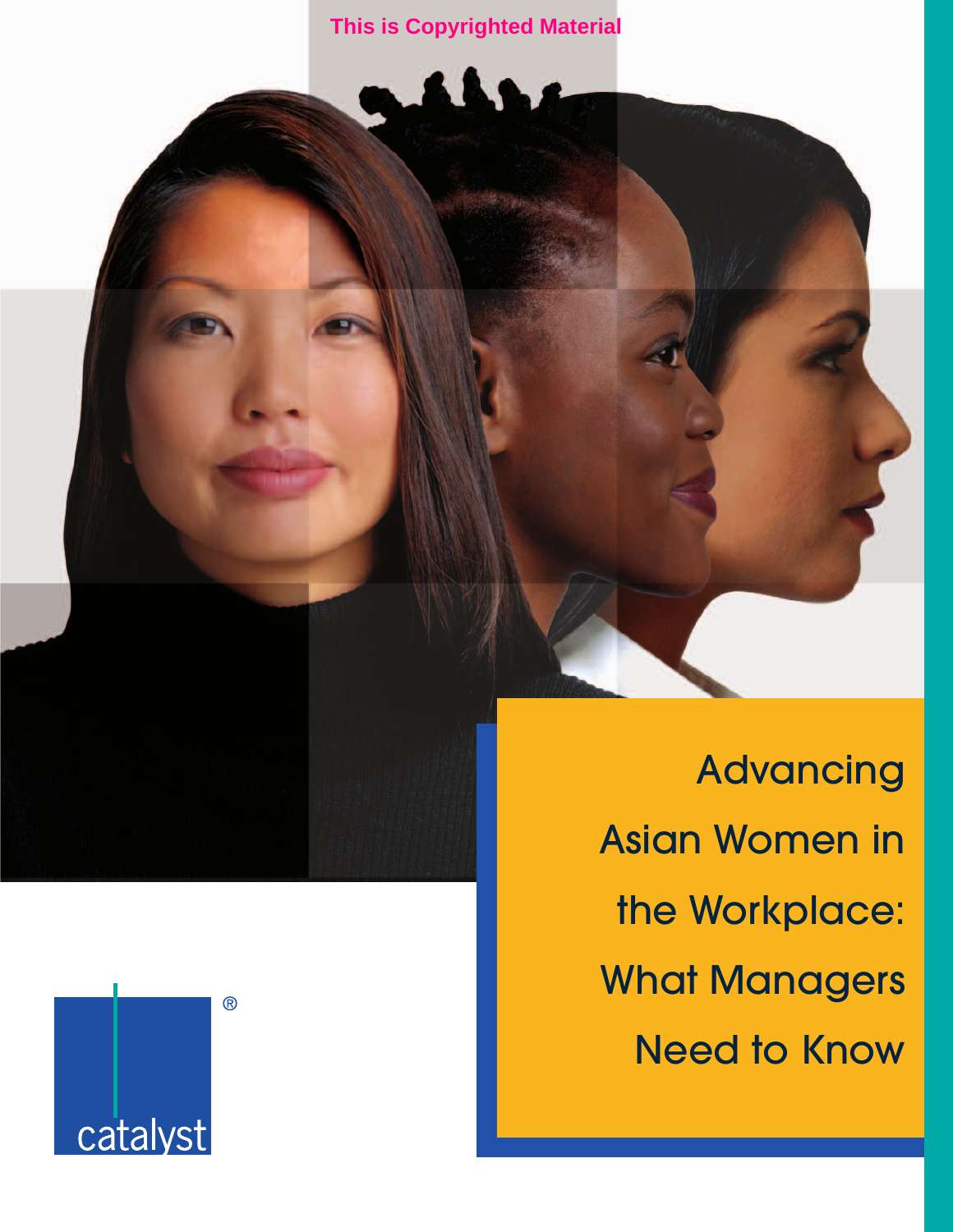# ABOUT CATALYST

Catalyst is the leading research and advisory organization working to advance women in business, with offices in New York, San Jose, and Toronto. As an independent, not-for-profit membership organization, Catalyst uses a solutions-oriented approach that has earned the confidence of business leaders around the world. Catalyst conducts research on all aspects of women's career advancement and provides strategic and web-based consulting services on a global basis to help companies and firms advance women and build inclusive work environments. In addition, we honor exemplary business initiatives that promote women's leadership with our annual Catalyst Award. Catalyst is consistently ranked No. 1 among U.S. nonprofits focused on women's issues by The American Institute of Philanthropy.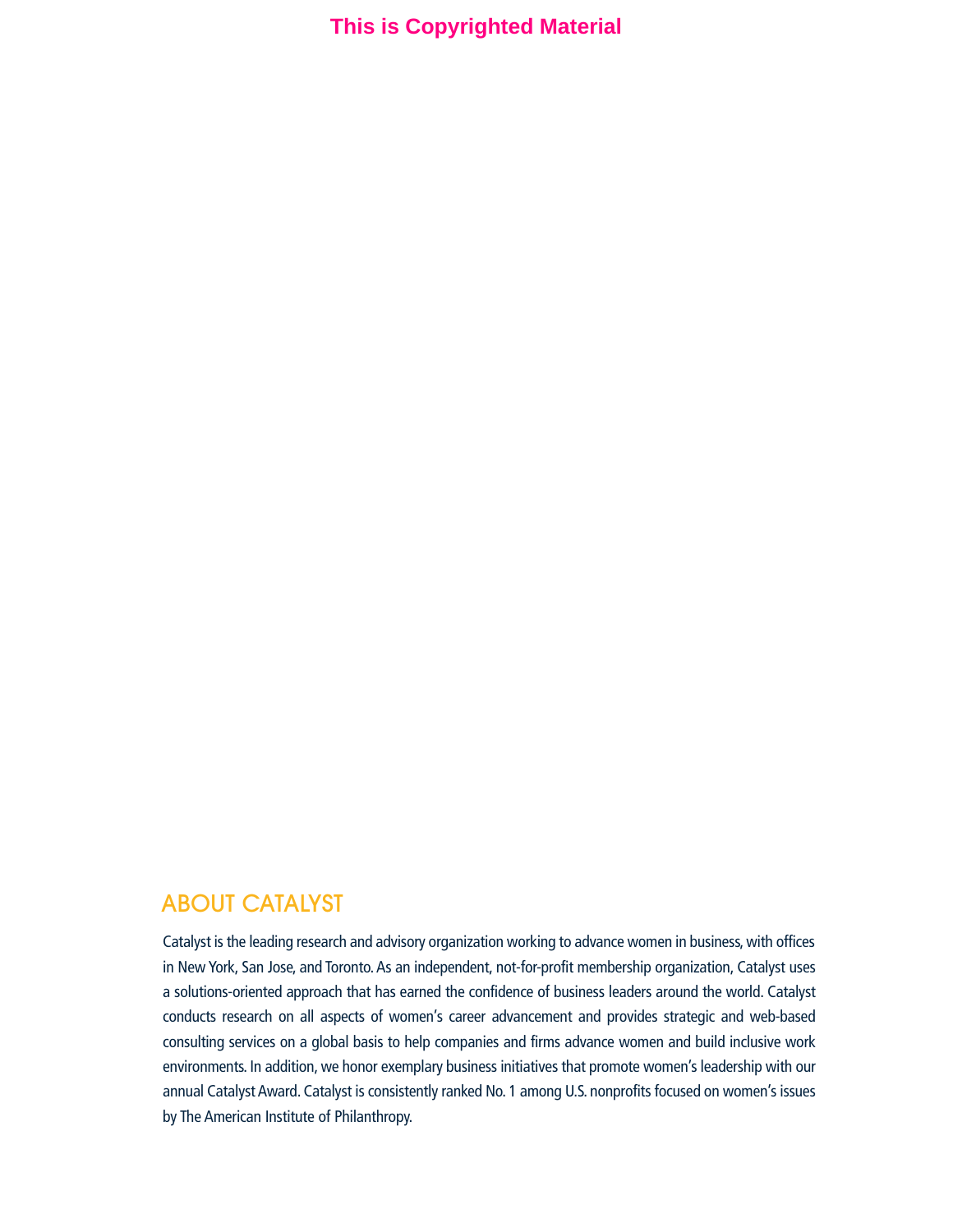# ADVANCING ASIAN WOMEN IN THE WORKPLACE: WHAT MANAGERS NEED TO KNOW

Sponsored by McDonald's Corporation

## © 2003 by **CATALYST**

NEW YORK 120 Wall Street, 5th Floor, New York, NY 10005-3904; (212) 514-7600; (212) 514-8470 fax SAN JOSE 2825 North First Street, Suite 200, San Jose, CA 95134-2047; (408) 435-1300; (408) 577-0425 fax TORONTO 8 King Street East, Suite 505, Toronto, Ontario M5C 1B5; (416) 815-7600; (416) 815-7601 fax **e-mail: info@catalystwomen.org; www.catalystwomen.org** Unauthorized reproduction of this publication or any part thereof is prohibited by federal law.

Catalyst Publication Code D56; ISBN#0-89584-242-4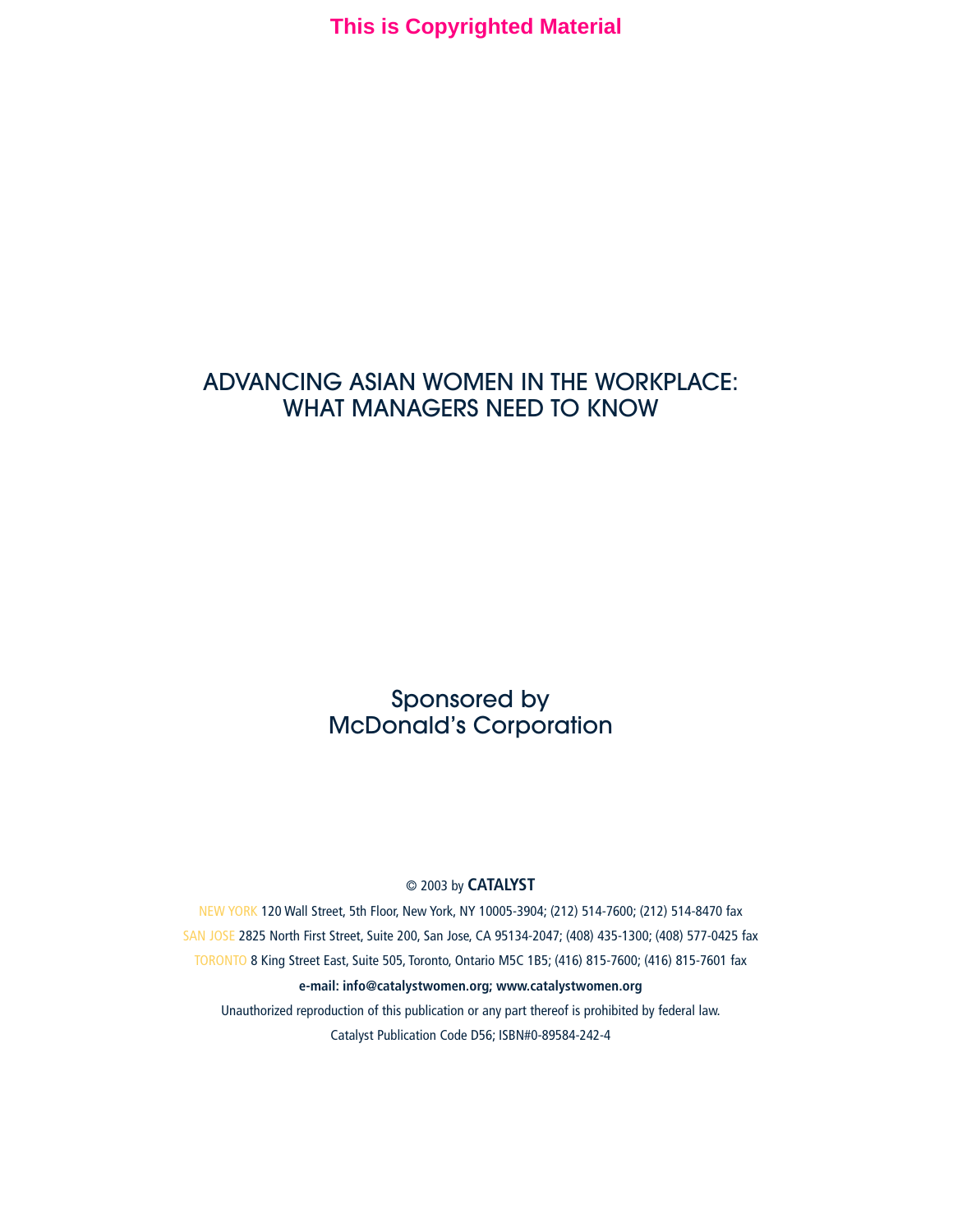# TABLE OF CONTENTS

| <b>Chapter 1: Introduction &amp; Key Findings</b>                           | 1               |
|-----------------------------------------------------------------------------|-----------------|
| <b>Chapter 2: Profile of Asian Women Respondents</b>                        | 6               |
| <b>Chapter 3: Professional Relationships &amp; Career Development</b>       | 14              |
| <b>Chapter 4: Navigating the Work Environment</b>                           | 19              |
| <b>Chapter 5: Company Diversity Policies &amp; Programs for Asian Women</b> | 25 <sub>2</sub> |
| <b>Chapter 6: Resources for Managers</b>                                    | 30              |
| <b>Appendix</b>                                                             | 33              |
| <b>Acknowledgments</b>                                                      | 35              |
| <b>Also by Catalyst</b>                                                     | 36              |
| <b>Catalyst Board of Directors</b>                                          | 37              |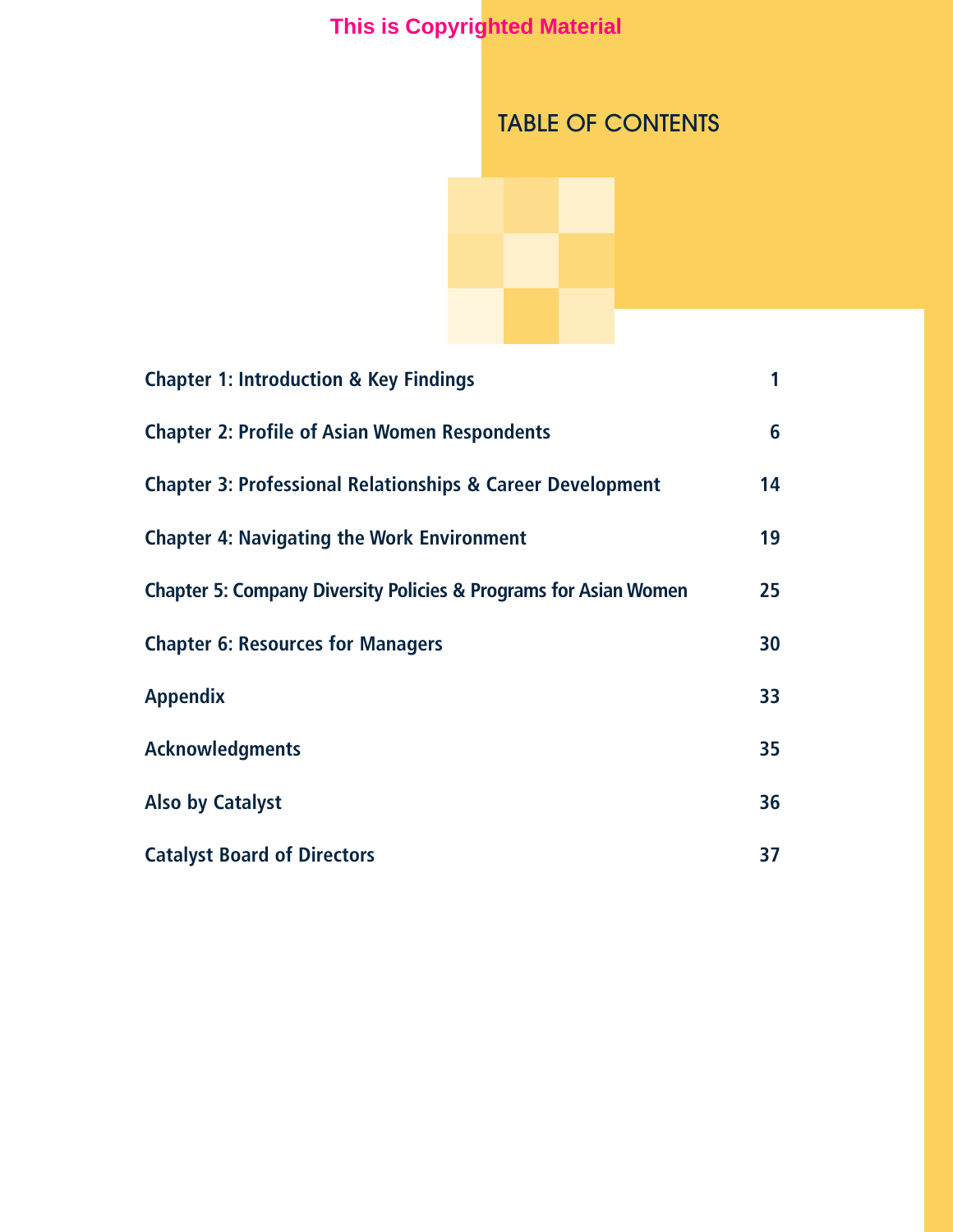# **Introduction**

Since 1997, Catalyst has released a continuous stream of research that sheds light on the career experiences of women of color in corporate management. Through widely-disseminated research reports, speaking engagements, events, and media interviews, we have raised corporate America's level of awareness of this issue.

# CHAPTER 1: INTRODUCTION & KEY FINDINGS

But when Catalyst addresses groups or meets with corporate clients and members about issues relating to women of color, we find that companies and managers want more. We are frequently asked about the unique experiences of specific racial/ethnic groups that are included in the women-of-color category. In 1999, Catalyst's groundbreaking study, *Women of Color in Corporate Management: Opportunities and Barriers,*<sup>1</sup> revealed that the experiences of women of color in corporate America vary by racial/ethnic group. **The table below shows that, more specifically, Asian women are the most likely to have graduate education, but are the least likely to hold a position within three levels of the CEO, or have line or supervisory responsibilities. Also, Asian women are significantly less likely to be born in the United States compared to other women of color.2**

# **Profile of Women-of-Color Respondents**

#### **Professional**

| <b>Graduate Education</b><br>African-American: 52%<br>Asian-American: 59%<br>Latinas: 38% | Within Three<br>Reporting<br>Levels of CEO<br>African-American: 13%<br>Asian-American: 6%<br>Latinas: 12% | <b>Supervisory Responsibilities</b><br>African-American: 57%<br>Asian-American: 41%<br>Latinas: 58% | Line Positions<br>African-American: 27%<br>Asian-American: 21%<br>Latinas: 27% |
|-------------------------------------------------------------------------------------------|-----------------------------------------------------------------------------------------------------------|-----------------------------------------------------------------------------------------------------|--------------------------------------------------------------------------------|
| Personal                                                                                  |                                                                                                           |                                                                                                     |                                                                                |
| <b>Marital Status: Married</b>                                                            | Born in U.S.                                                                                              | <b>Bilingual</b>                                                                                    | Average Age                                                                    |
| African-American: 52%                                                                     | African-American: 95%                                                                                     | African-American: 13%                                                                               | African-American: 40                                                           |
| Asian-American: 70%                                                                       | Asian-American: 34%                                                                                       | Asian-American: 77%                                                                                 | Asian-American: 38                                                             |
| Latinas: 65%                                                                              | Latinas: 73%                                                                                              | Latinas: 78%                                                                                        | Latinas: 39                                                                    |
| <b>Perceptual</b>                                                                         |                                                                                                           |                                                                                                     |                                                                                |
| Need to Adjust Style                                                                      | <b>Existence of Stereotypes</b>                                                                           |                                                                                                     | AA/EEO Helped with Recruitment                                                 |
| African-American: 36%                                                                     | African-American: 56%                                                                                     |                                                                                                     | African-American: 55%                                                          |
| Asian-American: 25%                                                                       | Asian-American: 46%                                                                                       |                                                                                                     | Asian-American: 30%                                                            |
| Latinas: 20%                                                                              | Latinas: 37%                                                                                              |                                                                                                     | Latinas: 43%                                                                   |

Source: Catalyst, *Women of Color in Corporate Management: Opportunities and Barriers,* (1999).

<sup>1</sup> Catalyst, Women of Color in Corporate Management: Opportunities and Barriers, (1999).

<sup>2</sup> From this point forward, the term "Asian" is used to include any people of Asian descent who live and work in the United States.

Advancing Asian Women in the Workplace: What Managers Need to Know 1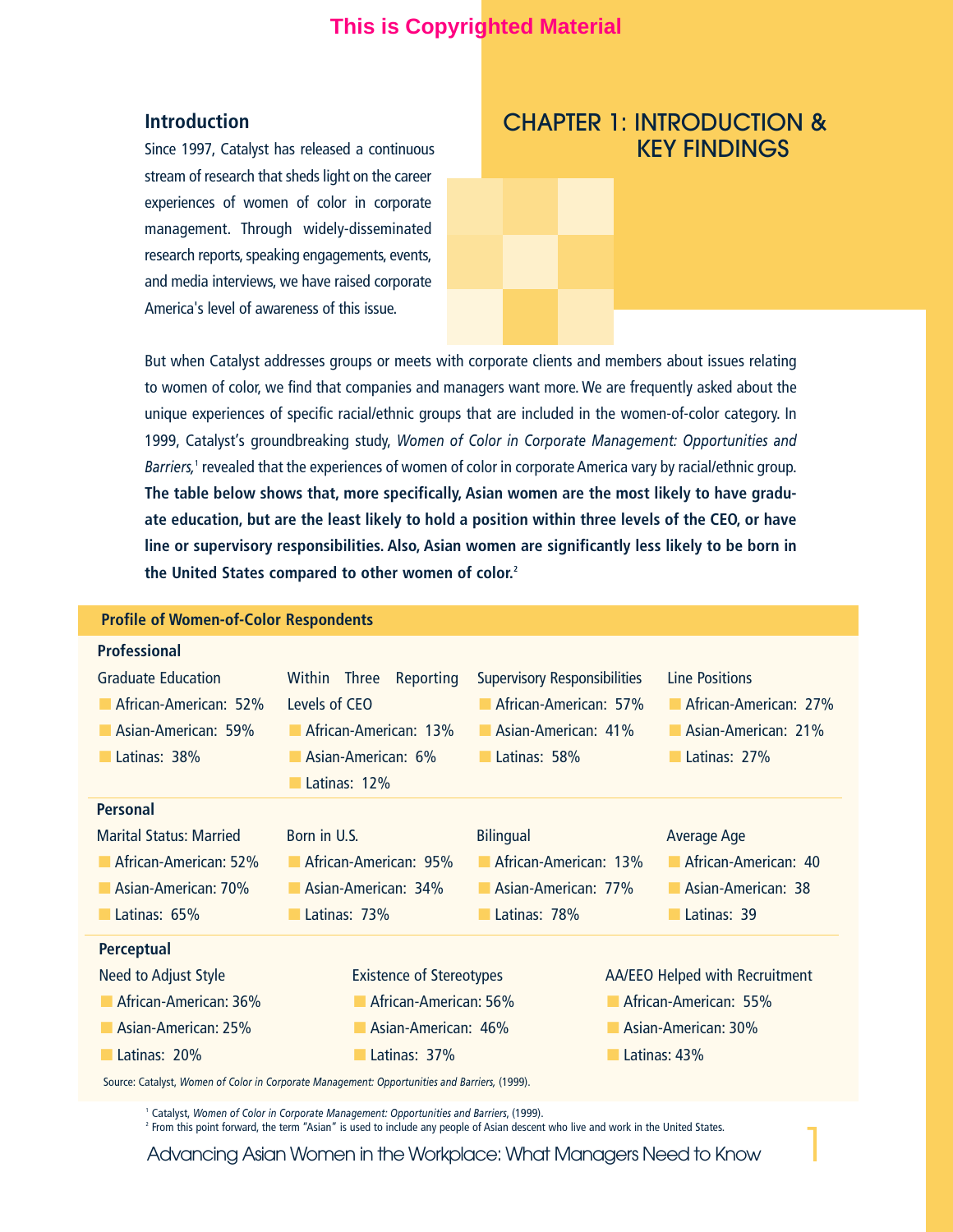Many companies have expressed interest in knowing more about the Asian workforce. In response to this need, Catalyst presents this report on Asian women in corporate management, and the strategies companies and managers need in order to take advantage of this information.

Our extensive knowledge about Asian women in the U.S. corporate workforce comes from many sources—our research projects; proprietary advisory services engagements; relationships with our member companies; relationships with senior Asian corporate advisors; and a wealth of quantitative and qualitative data. For this report, our quantitative findings come from 413 Asian women survey respondents. The qualitative findings are from 12 focus groups with entry- and mid-level Asians as well as in-depth interviews with senior Asian women. These respondents all participated in Catalyst's larger 1999 study, *Women of Color in Corporate Management: Opportunities and Barriers.* In sharing our knowledge about Asian women, as well as our recommended action steps, it is Catalyst's hope that we will help companies and managers recruit, retain, and advance this important segment of the workforce.

### **Working with Asian Women: What Companies Need to Know**

While there are preconceptions about Asians' significant progress and success in this country, their scant representation in influential leadership roles demonstrates that Asians face challenges to advancement much like other ethnic/racial minority groups.<sup>3</sup> For example, the percentage of corporate officers who are Asian women in the Fortune 500 was a miniscule 0.29 percent in 2002 (30 Asian women corporate officers out of a total of 10,092), up very slightly from their representation in 1999—0.26 percent.<sup>4</sup> Despite these small numbers at the top, Asian women represent an important and growing source of talent. The following steps outline the business case for focusing on this segment of the workforce.

#### **Tap a growing talent force.**

- Women of Asian origin are one of the fastest growing groups of women in the U.S. labor force. Their total employment increased 46 percent—from 3.6 million in 1990 to 5.3 million in 2000 and is projected to increase another 42 percent to 7.5 million by 2010.<sup>5</sup>
- **■** Overall, Asians and Pacific Islanders are a highly educated group. Forty-four percent of Asians and Pacific Islanders ages 25 and older have a bachelor's degree or higher, compared to 26 percent of the total U.S. population. Also, 16 percent of Asians and Pacific Islanders 25 years or older have an advanced degree (e.g., master's, Ph.D., M.D., or J.D.); the corresponding rate for all adults in this age group was 9 percent.<sup>6</sup>

<sup>3</sup> For a more complete discussion on the myth of the "model minority," see Ronald Takaki, *Strangers from a Different Shore*. Penguin Books, New York (1989): 474-484.

<sup>4</sup> Unpublished data collected for the *2002 Catalyst Census of Women Corporate Officers and Top Earners in the Fortune 500.*

<sup>5</sup> Howard J. Fullerton, Jr. and Mirta Toosi, "Labor force projections to 2010: steady growth and changing composition," *Monthly Labor Review* (November 2001): 23.

<sup>6</sup> U.S. Census Bureau, "Educational Attainment in the United States: March 2002 Detailed Tables" (PPL-169).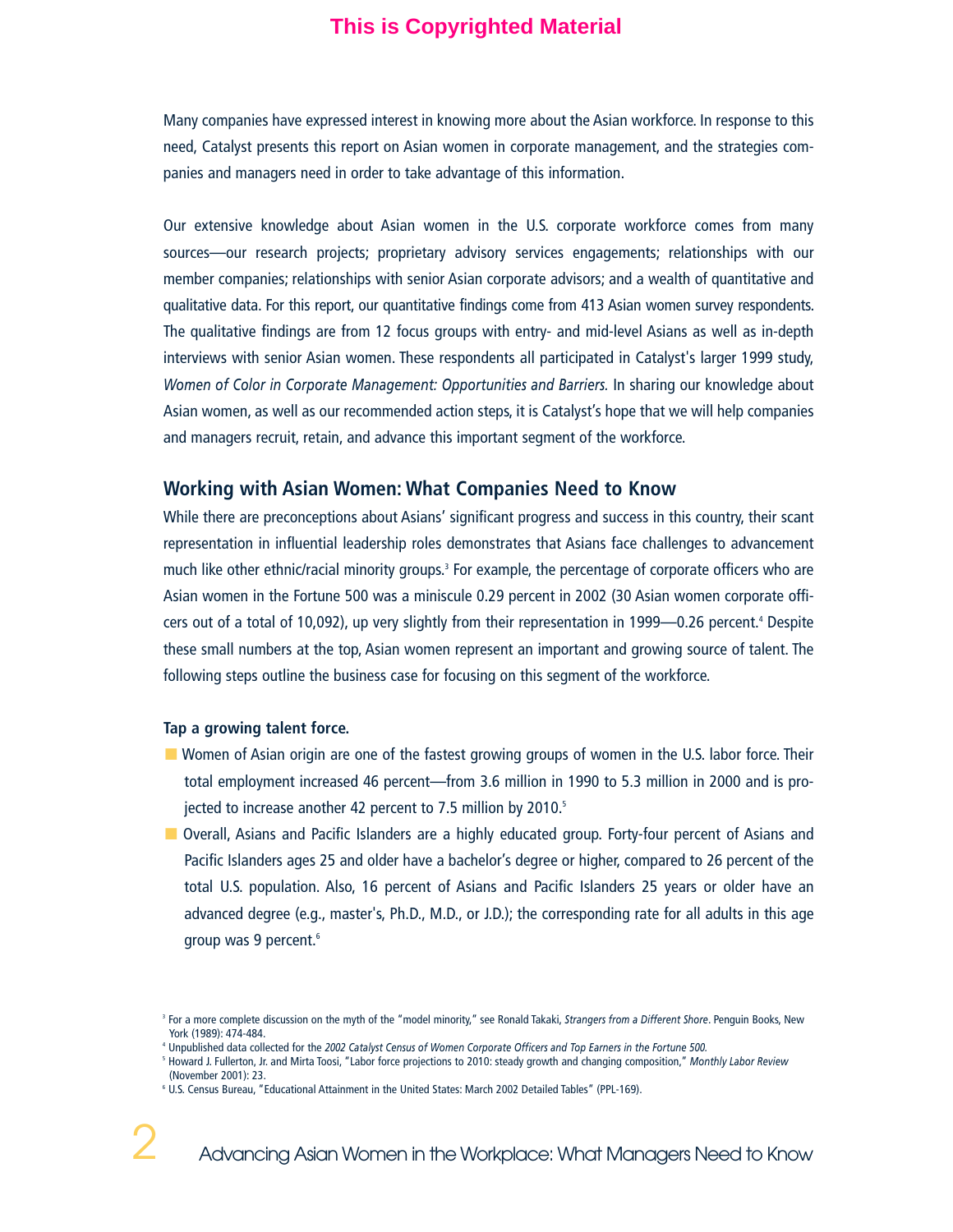#### **Recognize the value for global businesses.**

- **■** Bilingualism is a critical business skill. Of the top 15 most frequently spoken languages, nine languages have origins from Asian countries and are spoken by nearly 2 billion people.<sup>7</sup>
- **■** "Biculturalism" is also an important business skill. Asian women who have experience in Asian countries and with Asian cultures can act as "connecting points" to other countries, which is crucial for global companies.
- Asian-based companies generated nearly \$3 trillion in revenue for fiscal year 2001, demonstrating their enormous financial influence.<sup>8</sup>

#### **Connect with a large and growing market.**

- From 1990 to 2007, the nation's Asian buying power is estimated to quadruple from \$117.6 billion in 1990 to \$454.9 billion in 2007. This rate of growth is substantially greater than the increases in buying power projected for whites (112 percent) and is second only to the projection for Hispanics.<sup>9</sup>
- American-based companies have invested millions of dollars to gain a share of Asians' buying power.<sup>10</sup> Asian managers, particularly those at senior decision-making levels, can help businesses understand and target this growing market.

# **What Managers Need to Know**

#### **Learn how to work with a diverse workforce.**

**■** As a manager, it is important for you to be aware of the diversity of the workforce. Differences within and among employee groups are valuable only when they are understood. Creating an inclusive work environment and leveraging the talent of all employees will come about only when differences in background, values, and expectations are recognized and can be accepted and affirmed.

#### **Gain insight into organizational behaviors.**

■ Learn about behaviors, on the individual and organizational levels, that support or hinder the career progress of Asian women.

#### **Learn specific steps for managing Asian women.**

■ Throughout the report, we make recommendations for specific actions that you as a manager can take to develop your female staff members with Asian backgrounds. We also provide a list of external resources for you and your staff members (e.g., diversity web sites; guides on workplace flexibility; a directory of Asian professional associations).

<sup>7</sup> *Ethnologue: Languages of the World*, 14th edition.

<sup>&</sup>lt;sup>8</sup> "The International 500: Our annual survey of the 500 foreign corporations," Forbes. (July 22, 2002): 122-160.

<sup>9</sup> Jeffrey M. Humphreys, "The Multicultural Economy 2002: Minority Buying Power in the New Century," *Georgia Business and Economic Conditions*.

Volume 62, Number 2 (Second Quarter 2002): 6.

<sup>10</sup> "Asia Rising," *American Demographics* (July/August 2002): 38-43.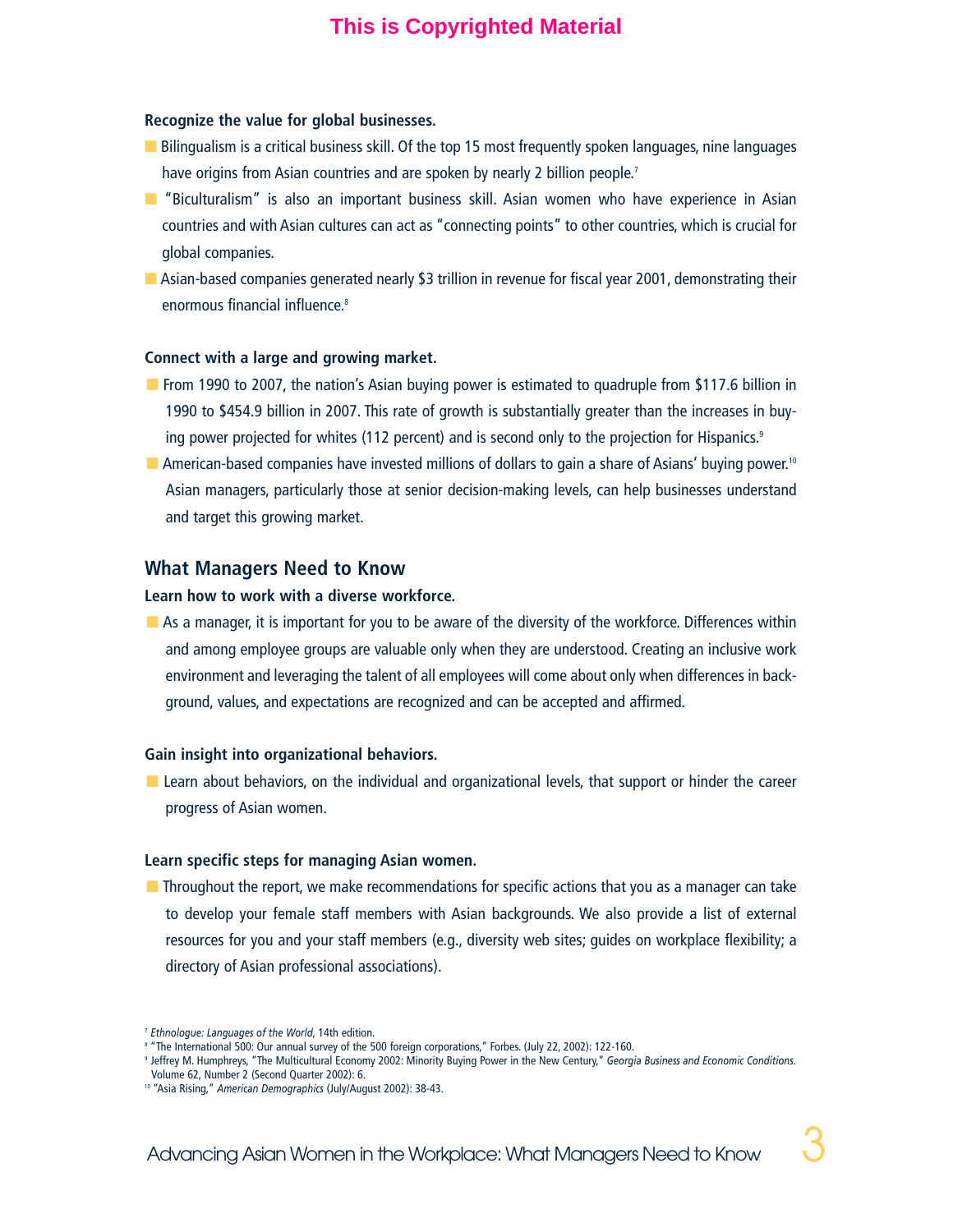# **Key Findings**

The key findings from Catalyst's research on Asian women are listed below. Each chapter outlines findings in detail and provides relevant action steps for companies and managers. As a manager, it is important for you to understand and respond to each of these findings in order to tap the talent of this increasingly important segment of the workforce.

**Many differences influencing work and home were found between two groups of Asian women—the first group, defined as women who were born in the United States or immigrated in childhood and who speak only English at home, and the second group, women who immigrated as teenagers or adults and who speak a second language at home.11**

- Women in the first, or "More Acculturated," group are less likely to be strongly connected to their racial/ethnic community; less likely to have elder care responsibilities; are more satisfied and feel more successful in their careers; and are more satisfied with their pay.
- **■** Women in the second, or "Less Acculturated," group are less likely to feel it is appropriate to challenge the way things are done in their workplaces and are less likely to report that diversity efforts have created a supportive climate. These women are more likely to report making adjustments to fit in and that other coworkers feel uncomfortable around Asian employees. The Less Acculturated group is also more likely to report a lack of mentors and networks as a barrier to advancement and is more likely to report having lower quality relationships with their managers.

#### *Please note:*

*There is great diversity among Asian women, with regard to national/regional origin, bilingualism, and age at immigration. For example, among this survey sample, there are seven national/regional origin groups represented, and only one-third are U.S.-born. It is often easy, when learning about a group's general characteristics, to generalize to other members of that group. But it is important to remember that there is individual diversity within subgroups, and there are many individual exceptions.*

# **Asian women report the lack of key professional relationships as a major barrier to their career advancement.**

- The role of the manager in facilitating career advancement for Asian women becomes more important in the context of their lack of key relationships, including a lack of mentors.
- **■** Women in the Less Acculturated group are more likely to experience the lack of a mentor/sponsor and informal networks compared to the More Acculturated.
- **■** Some Asian women report having a positive relationship with their managers. However, fewer rate their managers highly on career development. Women in the lower Acculturated group report having lower quality relationships with their managers compared to the More Acculturated.

<sup>11</sup> Going forward, we define Asian women who were born in the United States or immigrated in childhood and who speak only English at home as "More Acculturated," and women who immigrated as teenagers or adults and who speak a second language at home as "Less Acculturated."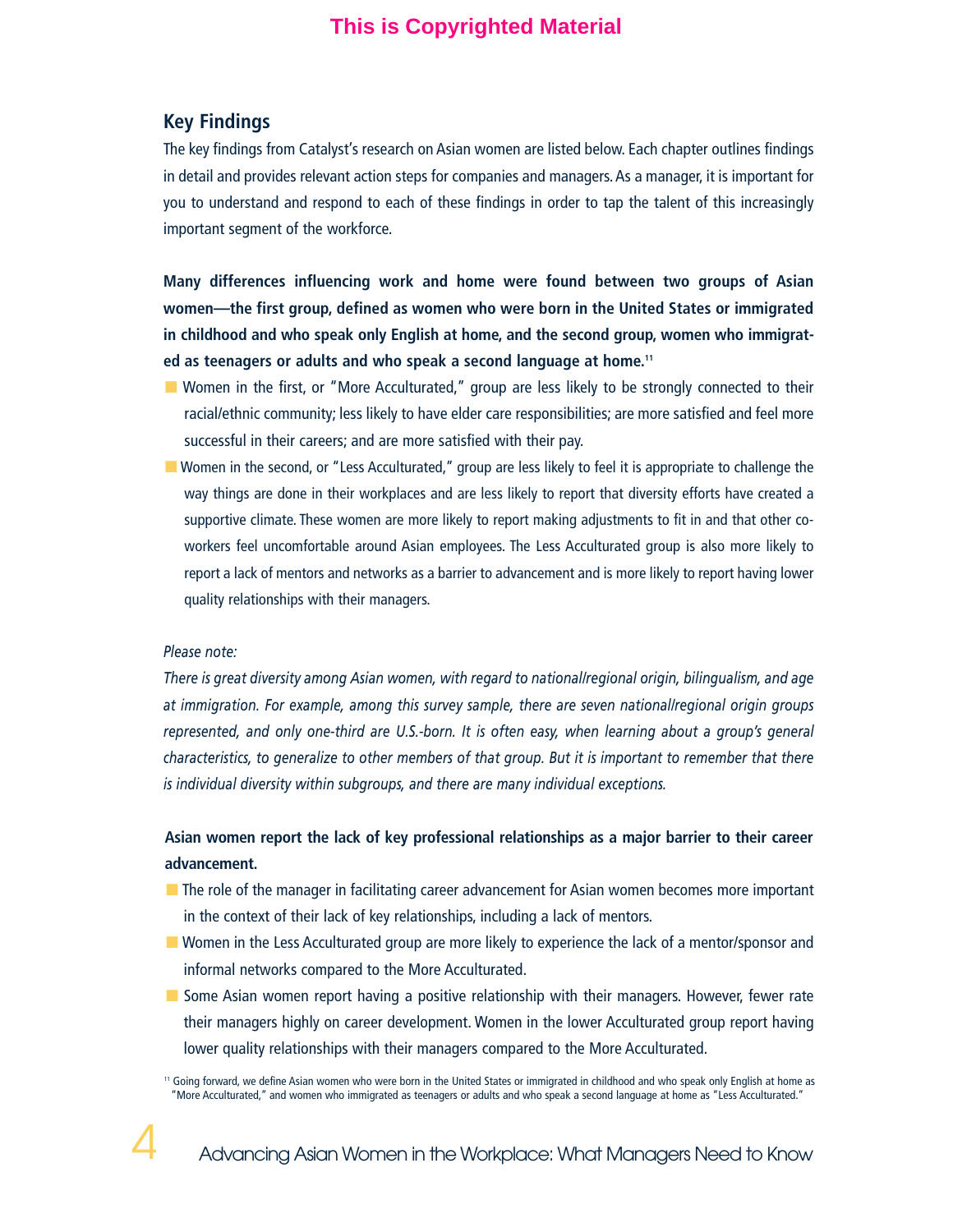**Some cultural values reported by Asian women, learned in or reinforced by families, are at odds with successfully navigating American corporate culture.**

- **■** Women in the Less Acculturated group are more likely to adhere to Asian cultural norms at their workplaces, such as not challenging the way things are done.
- **■** Discomfort with self-promotion makes advancement problematic for Asian women in corporations, and the strong work ethic reported by many Asian women appears to limit networking opportunities.
- Stereotypes that others have of Asian women make it problematic for them to navigate the work environment. Some Asian women described how they are expected to fit a more narrow range of acceptable behavior compared to other groups.
- In addition to fitting a narrow range of styles, Asian women in general feel a pressure to change to fit in to their work environments. This is particularly true for women in the Less Acculturated group.

**Many Asian women feel overlooked by diversity programs and policies, perhaps due to the perception that Asians do not require specific diversity efforts. While many Asian women strive to maintain the importance of their cultural backgrounds, others try to fit in with the majority group and do not consider themselves in need of diversity efforts.**

- Women in the Less Acculturated group are particularly likely to feel overlooked by corporate diversity programs.
- **■** Asian women respondents are less likely than the total women-of-color sample to report having benefited from company diversity programs.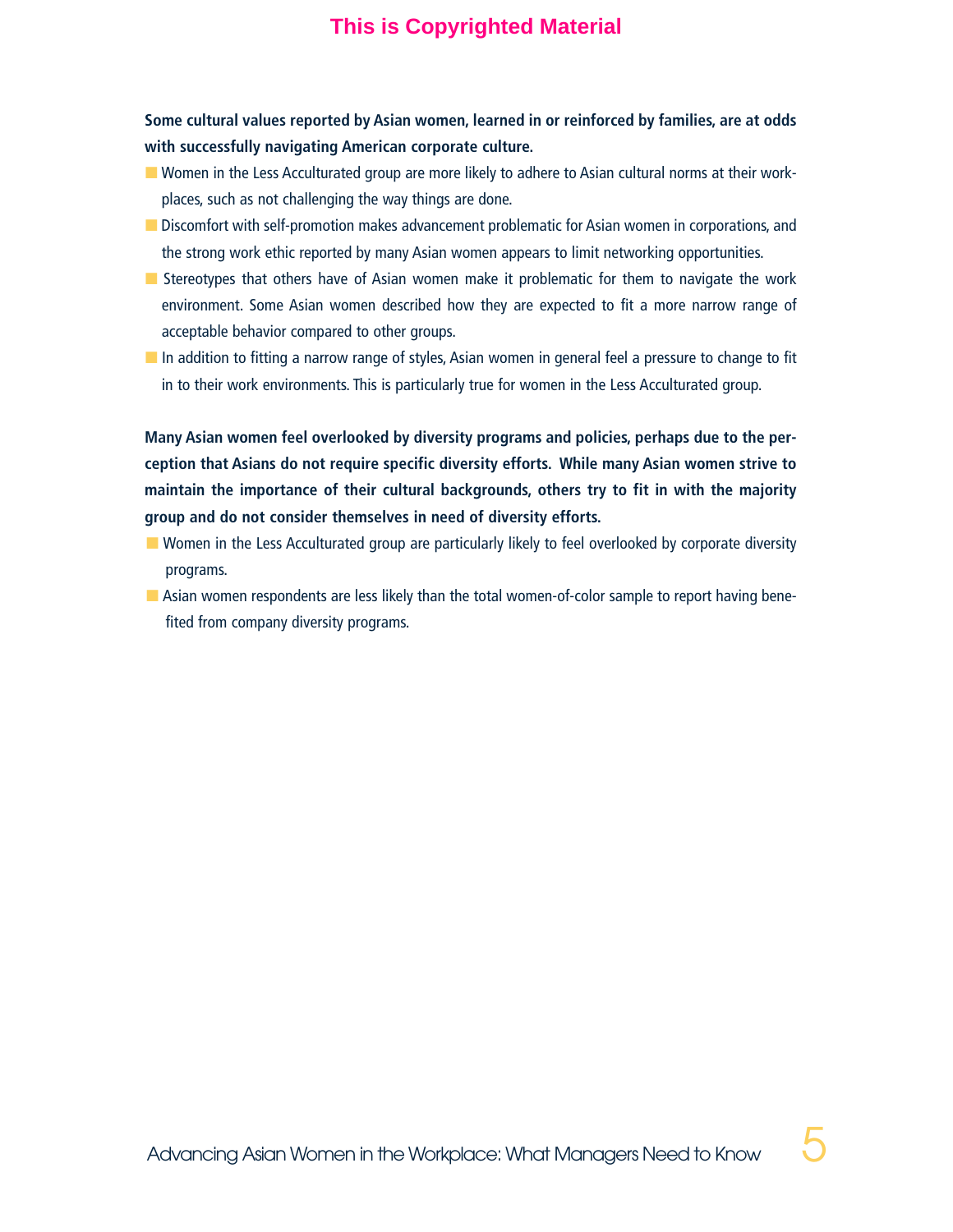# CHAPTER 2: PROFILE OF ASIAN WOMEN RESPONDENTS

**Many differences influencing work and home were found between two groups of Asian women—the first group, defined as women who were born in the United States or immigrated in childhood and who speak only English at home, and the second group, women who immigrated as teenagers or adults and who speak a second language at home.**

Asian women are a fast-growing part of the population and of the workforce, they can be valuable to global business, and they provide connections to underserved markets. Understanding the diversity of Asian women in corporate management is a first step to leveraging the talent of this important segment of the workforce.

#### **Asian Women Survey Participants**

- About three out of four Asian respondents are bilingual (77 percent). Twenty-three percent of the Asian participants speak English only.
- Immigrants dominate this group. Sixteen percent immigrated before the age of 12, 47 percent immigrated at age 12 or older, and about one-third of the respondents were born in the United States (34 percent).
- **■** Fifty-nine percent have some graduate education.
- **■** Slightly more than two-thirds of the sample (70 percent) are married and about one-half have children living at home.
- About two-thirds (70 percent) were raised in middle-class families.
- **■** At the time of the survey, average age was 38, the organizational tenure averaged 11 years, and 41 percent had managerial responsibilities. Most were four to six levels below the CEO (59 percent), about one-third were seven or more levels below the CEO, and a small percentage (6 percent) were at the top, within three levels from the CEO. One out of five held a line position. The average compensation for Asian women was nearly \$73K and there were only slight salary differences by national/regional origin groups.12
- One-quarter of Asian women are in engineering or research and development (25 percent), which far exceeds the representation of other women of color in these occupations (9 percent).<sup>13</sup>

 $12$  For more detailed comparisons among national/regional origin groups, please see the Appendix on p. 33.

<sup>&</sup>lt;sup>13</sup> As reported by the National Center for Education Statistics in *Digest of Education Statistics* (2001), Asian women earned 3.5% of technical degrees (including Math, Science, Engineering and Computer and Information Services degrees); this percent exceeds Asian women's representation in the U.S., which is 2.3%, as cited by U.S. Census Bureau, National Population Estimates, 2001.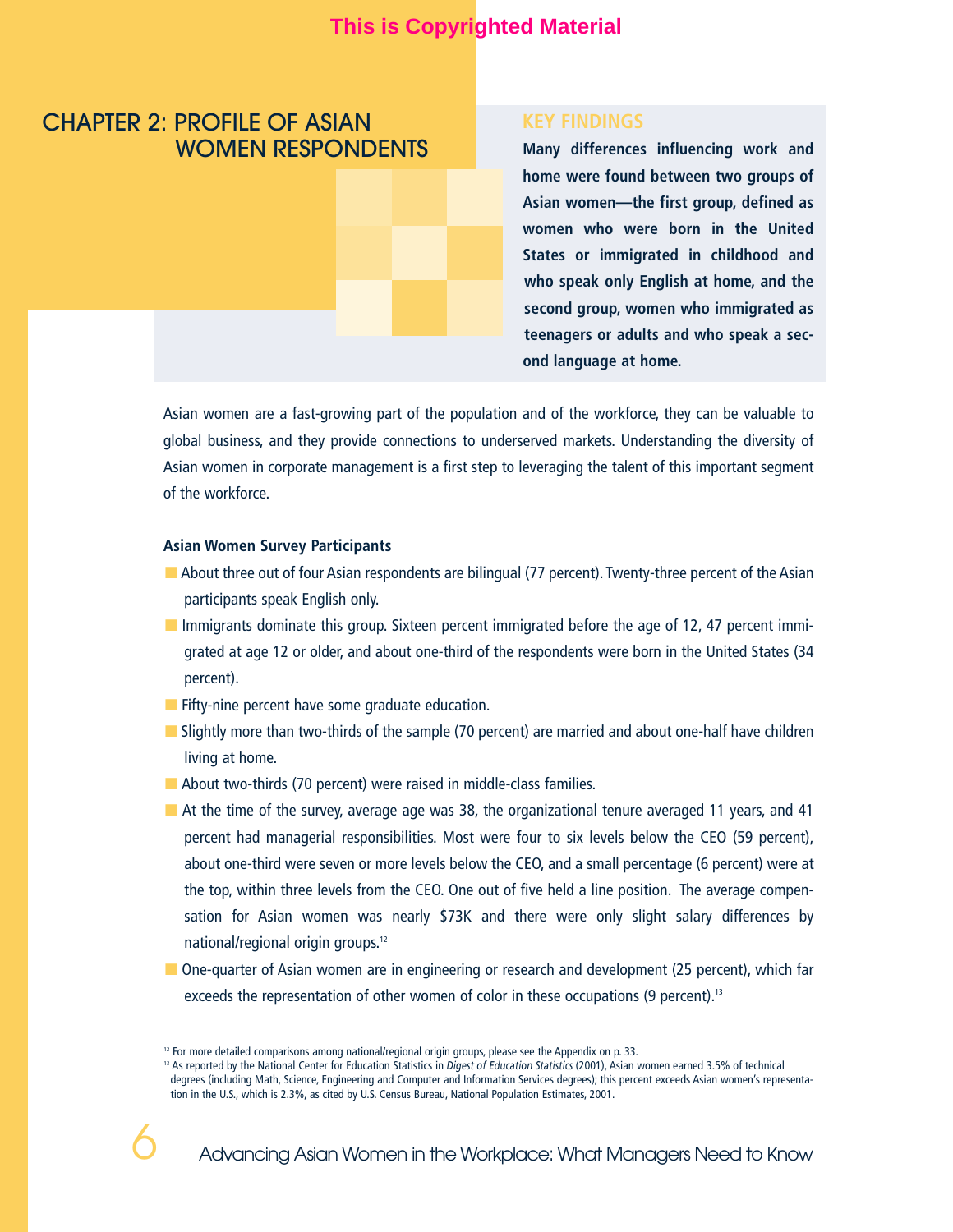

The Catalyst survey sample included the following seven national/regional origin groups.

Statistics from the U.S. Census of the general population indicate that Asian Indian and South Asians are the largest Asian national/regional origin group, making up almost one-third of Asian Americans (see chart below). In this study's sample, people of Chinese descent are the largest group (43 percent), comprising almost one-half of the total survey sample. While our sample represents current managerial and professional Asians in corporations, the general population distribution represents the pool of potential employees.



#### **U.S. Population 2000: Asian-Americans by National/Regional Origin**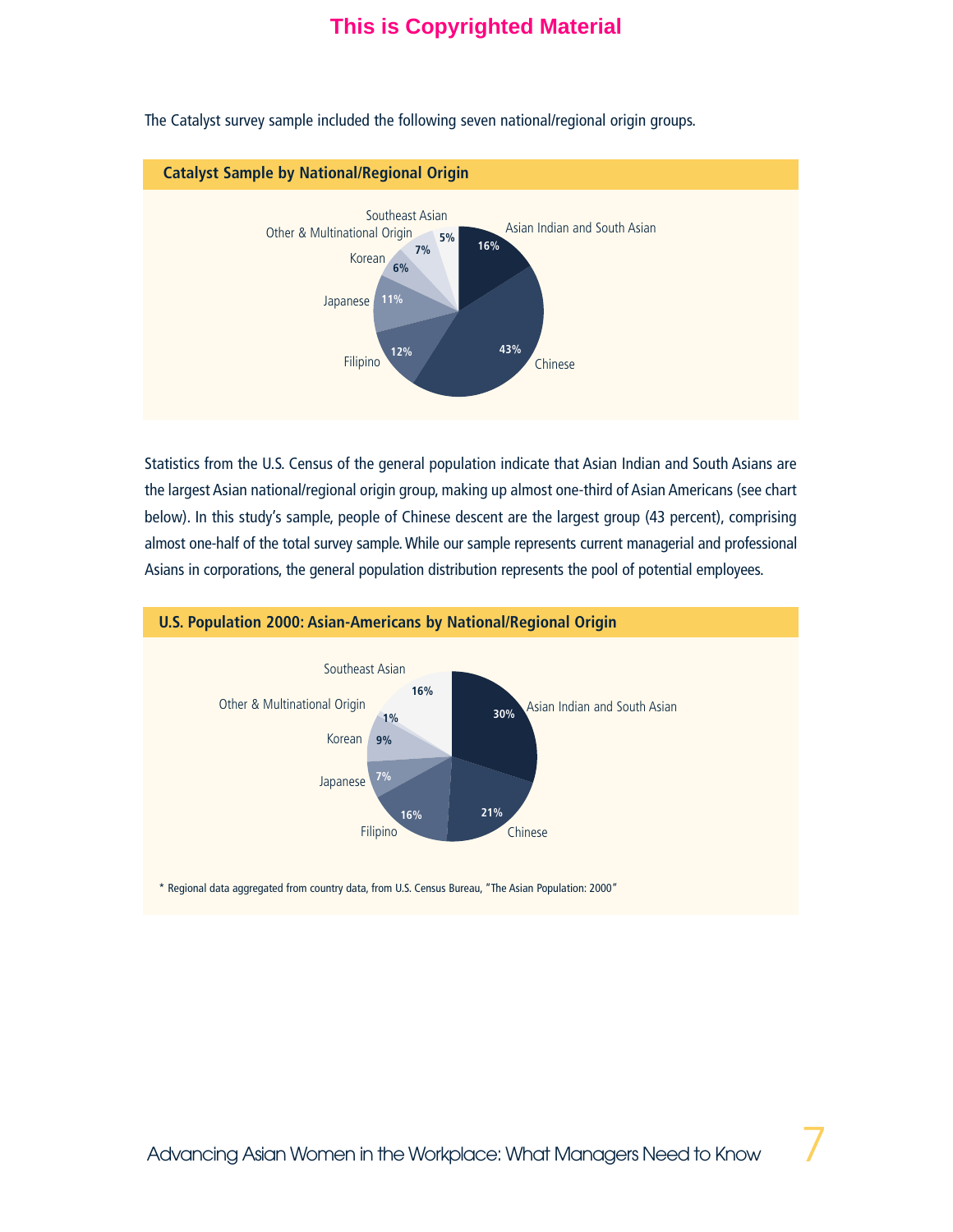#### **Comparison Groups for this Study**

Catalyst found limited attitudinal differences by national/regional origin groups. However, our research did reveal meaningful differences by the respondents' immigration status and their bilingual facility.

Immigration to the United States as a teenager or adult means that an individual has been socialized and has developed much of her value system outside of the United States. Thus, these women may differ from women who were born in the United States and even, to some extent, from those who immigrated as young children. As one focus group participant noted:

*"…There's just a huge divide between people who come from another place. And it's like we know something that they would never really know, no matter how many seminars. There's just a depth of experience, which going to a few seminars is not going to give them."*

To provide a fuller understanding of the diverse experiences of Asian women, Catalyst compared two groups who differ on the extent to which they incorporate their ethnic backgrounds into their daily lives. We identified the following groups of Asian women based on their immigration status and second language facility.<sup>14</sup>

- **More Acculturated—Women who are U.S.-born or immigrated to the United States as young children** (before 12 years of age). These women do not speak a second language at home.
- **Less Acculturated—Women who immigrated as teenagers or adults and speak a second language at** home. These women report a stronger connection to their racial/ethnic community.



<sup>&</sup>lt;sup>14</sup> This categorization scheme included 78% of the total sample. The remaining 22% are 1) women who are bilingual in the home and are U.S.born or immigrated as a child or 2) immigrated as a teenager or adult, but do not speak a second language at home. These groups of women were excluded from additional analyses in order to highlight the comparisons between the extreme groups.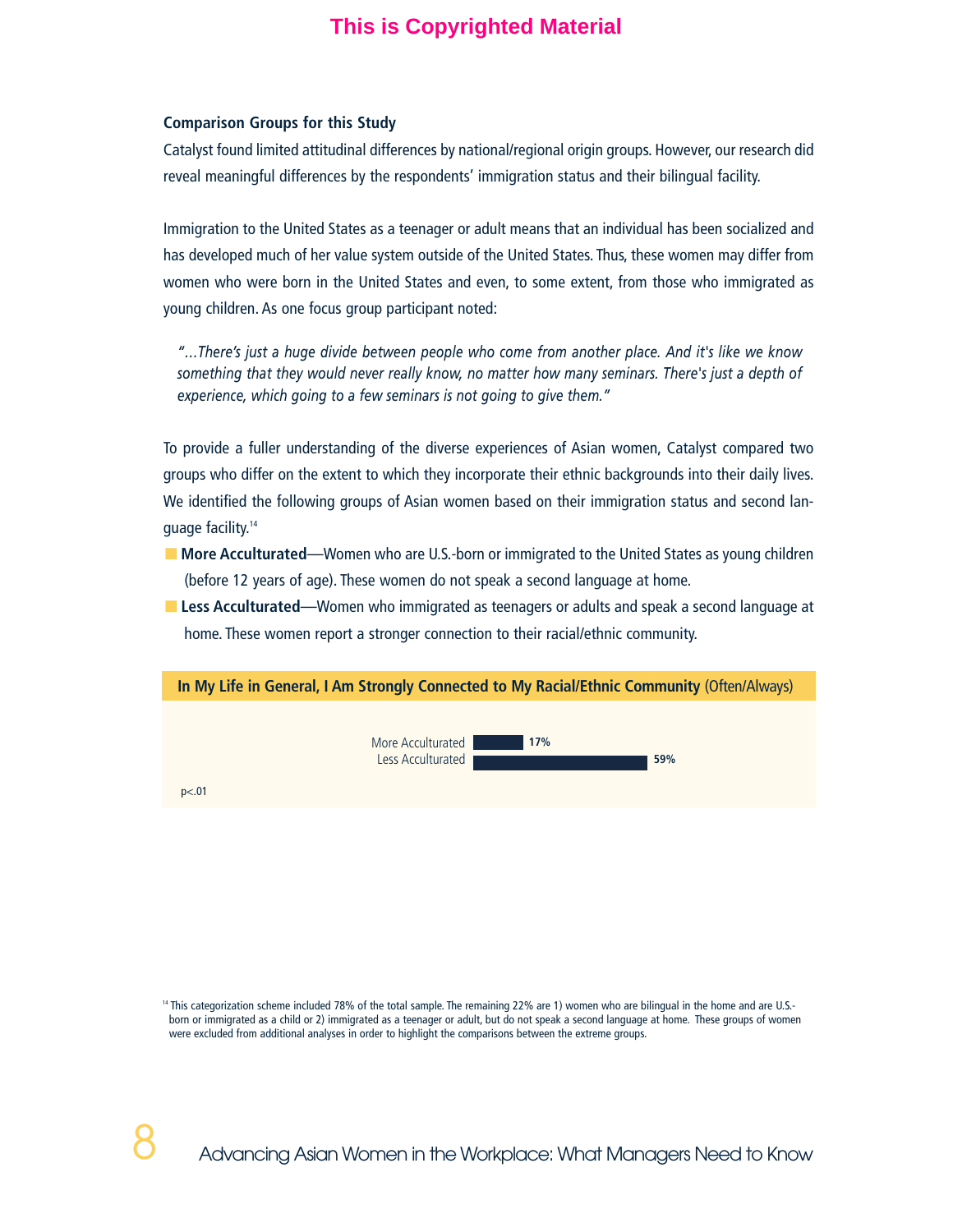# **Snapshot of Demographics for the More Acculturated and Less Acculturated Groups**

In addition to differing on immigration status and second language facility, the Less Acculturated and More Acculturated groups also differ on personal demographics and professional roles.

#### Personal Background

- Four out of five women in the Less Acculturated group have middle-class or upper-class, white-collar backgrounds (80 percent), in contrast to 56 percent of the More Acculturated women.
- Women in the Less Acculturated group are more likely to have graduate education. Three out of four women in the Less Acculturated group have graduate education, compared to about one-half of the More Acculturated women (49 percent).

#### Professional Roles

- Despite greater educational attainment, the Less Acculturated are less likely to have managerial roles compared to the More Acculturated women (28 percent compared to 55 percent).
- The More Acculturated are far more likely to feel successful in their careers (81 percent) compared to the Less Acculturated (55 percent).

There were no differences between these groups on their average age, number of children younger than 18 living at home, average number of years in each job grade, or their reporting levels from the CEO.

## **National/Regional Origin**

Asian women of Japanese and Korean descent are more likely to be in the More Acculturated group.15 In contrast, Asian Indian and South Asian, Filipino, and Southeast Asian women are more likely to be Less Acculturated. Chinese women are just as likely to be in the More Acculturated group (37 percent) as in the Less Acculturated group (40 percent).<sup>16</sup>

<sup>15</sup> This categorization scheme excluded 22% of the total sample; thus, the percentages for each national/regional group do not equal 100%.

<sup>16</sup> The sample sizes for each national origin group are small and vary. It is important to note that results by national/regional origin do not necessarily represent Asian women nationally.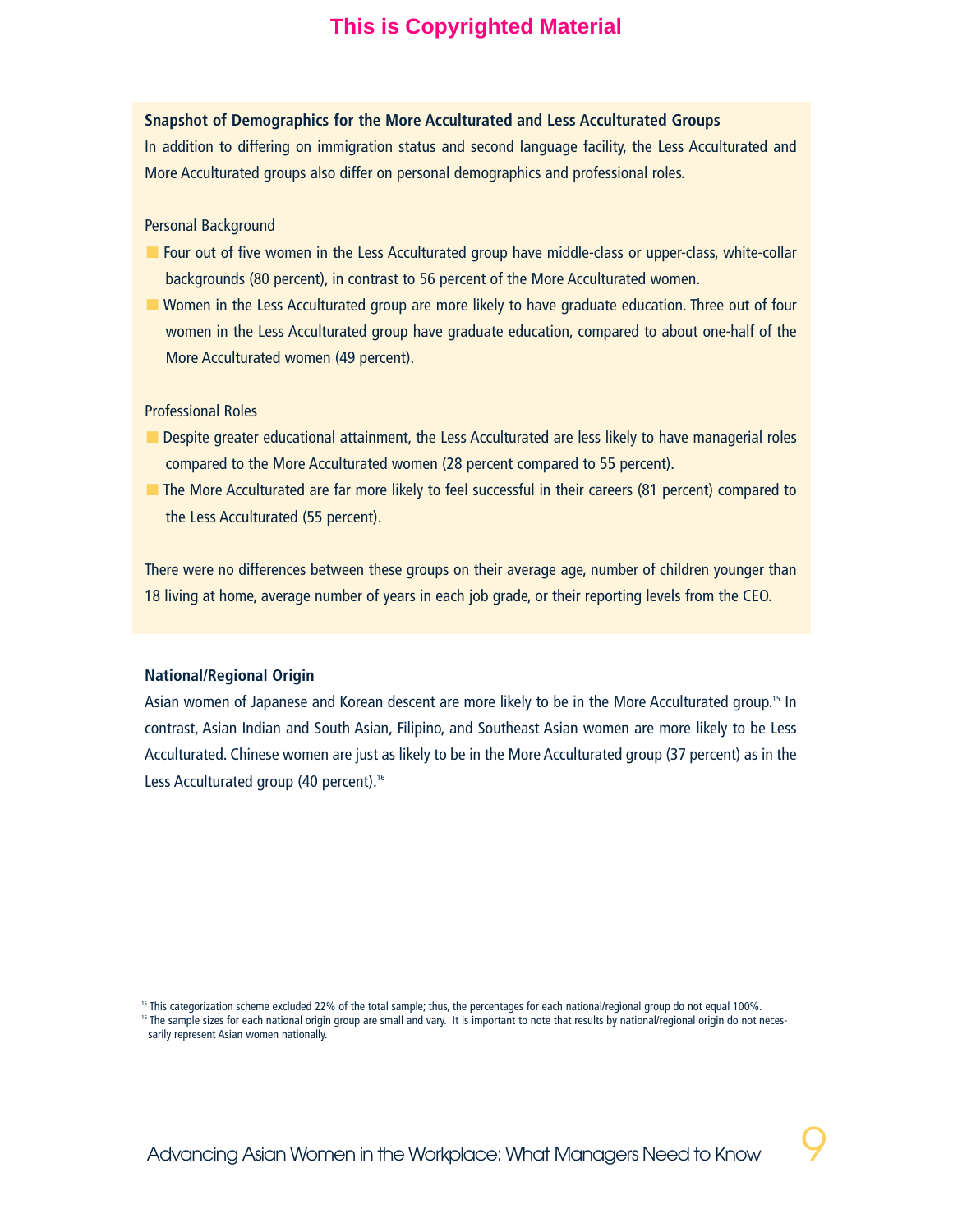

#### **Family Responsibilities/Elder Care**

Seventy percent of Asian women are married, and 48 percent report having children under 18 at home, which is comparable to Latina and African-American women in Catalyst's larger sample. There are no significant differences between the More Acculturated and Less Acculturated groups.

Almost one out of four Asian respondents report having elder care responsibilities (23 percent), which is greater than the percentage of Latina women (20 percent) and African-American women (15 percent) with such responsibilities. One Asian woman respondent described her responsibilities:

*"My parents don't drive anymore, so on Saturdays, I take them grocery shopping and to do their outings. That's another reason why I really hate working Saturdays. That's the one day a week that I'm with my parents. So I don't know whether my white counterparts have the same thing. White parents are a little bit more independent than my family is."*



Women in the Less Acculturated group are far more likely to have elder care responsibilities.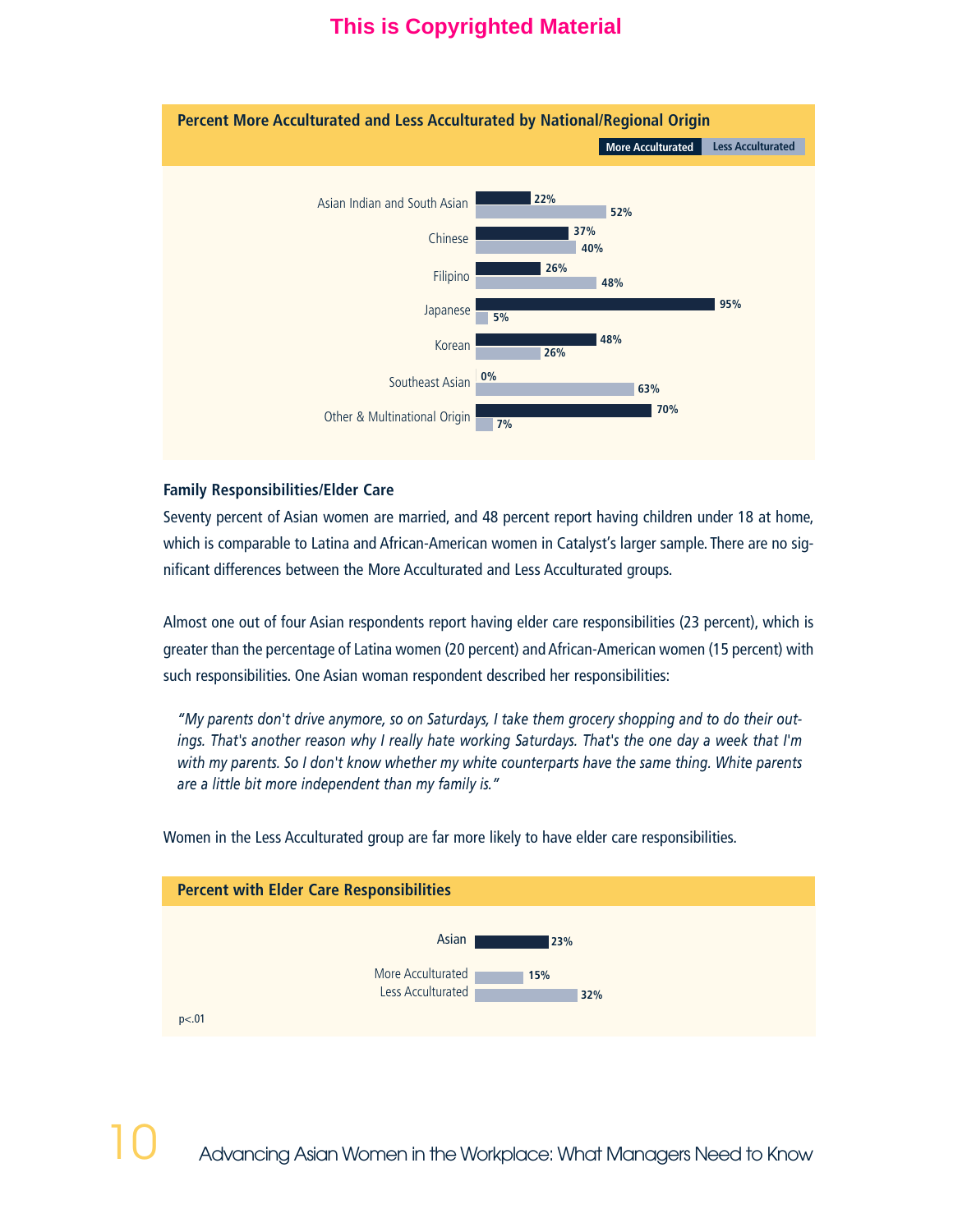#### **Career Outcomes**

Like the Latina and African-American women in our larger sample, about one-half of Asian women respondents (47 percent) report satisfaction with their career progress to date, and one out of three Asian women respondents (34 percent) report satisfaction with opportunities for advancement within their organization.

The More Acculturated are more satisfied with their career progress and are more likely to feel successful compared to the Less Acculturated.



The average compensation for Asian women was nearly \$73K and there were insignificant differences by national/regional origin groups.

While the Less Acculturated group, on average, earns only slightly less than the More Acculturated, women in the Less Acculturated group are significantly less satisfied with their pay than the More Acculturated (35 percent compared to 52 percent).

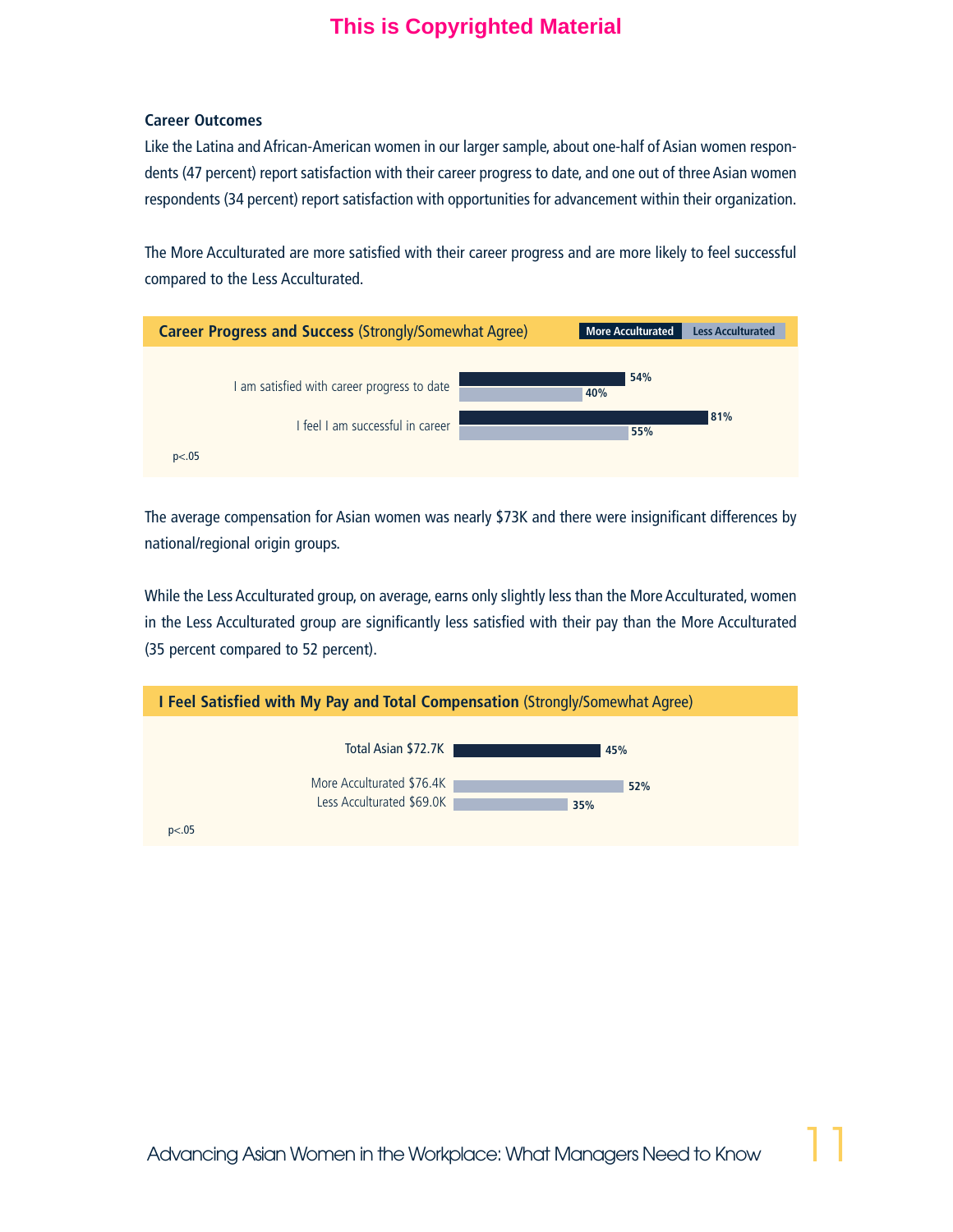# What Managers Can Do

The following recommendations will help you build a knowledge base about the experiences of Asian women in your organization, and highlight their importance to your business.

- Assess your organization and understand the demographics of your workforce. You can learn a lot from statistics about representation, recruitment, turnover, retention, and advancement of various employee groups. Statistics also show the size of the untapped talent pool in your organization. Your Human Resources department should have at least some of these measures and be able to share them with you.
- Make sure you and your staff understand the business case for recruiting, retaining, and advancing Asian women in the workforce. Brainstorm the links between your organization's goals, factors that influence the bottom line, and diversity. Then gather data to confirm and refine your business case.

#### Asian Value Proposition at IBM

In 2000, the IBM Asian Task Force defined the Asian Value Proposition. The Value Proposition outlined why IBM should care about the attraction, retention, and development of Asian employees at IBM. This effort by the Task Force drove home a key point: While Asians comprise 4.5 percent of the U.S. population, they are 10.5 percent of the IBM population in the United States. That 10.5 percent represents one-third of IBM's Ph.D.'s and made a major contribution to IBM being the leader in attaining patents for the last nine years. Teams of IBM Asian executives met with 41 members of IBM's Worldwide Management Council, which is comprised of 50 principal IBM business unit and corporate executives who manage the company. Through these meetings, the strong business case for investing in efforts targeting Asians was made, and IBM leaders learned of the importance of developing a specific initiative to meet the needs of their growing diverse population.

- Be sure that you and your staff are aware of the diversity among Asian groups. Get to know each employee who reports to you as an individual. Try not to generalize about people as part of a group. This report, for example, discusses the large percentage of Asian women who speak a second language at home and immigrated to the United States as teenagers or adults. This report emphasizes how these women differ from other Asian women. Also, there is diversity within national/regional origin groups, and many individual exceptions. Your education can start with this report and the resource list found on pages 30-32.
- Work with employee leadership groups to communicate the accomplishments of talented employees; use company programs to create highly visible opportunities.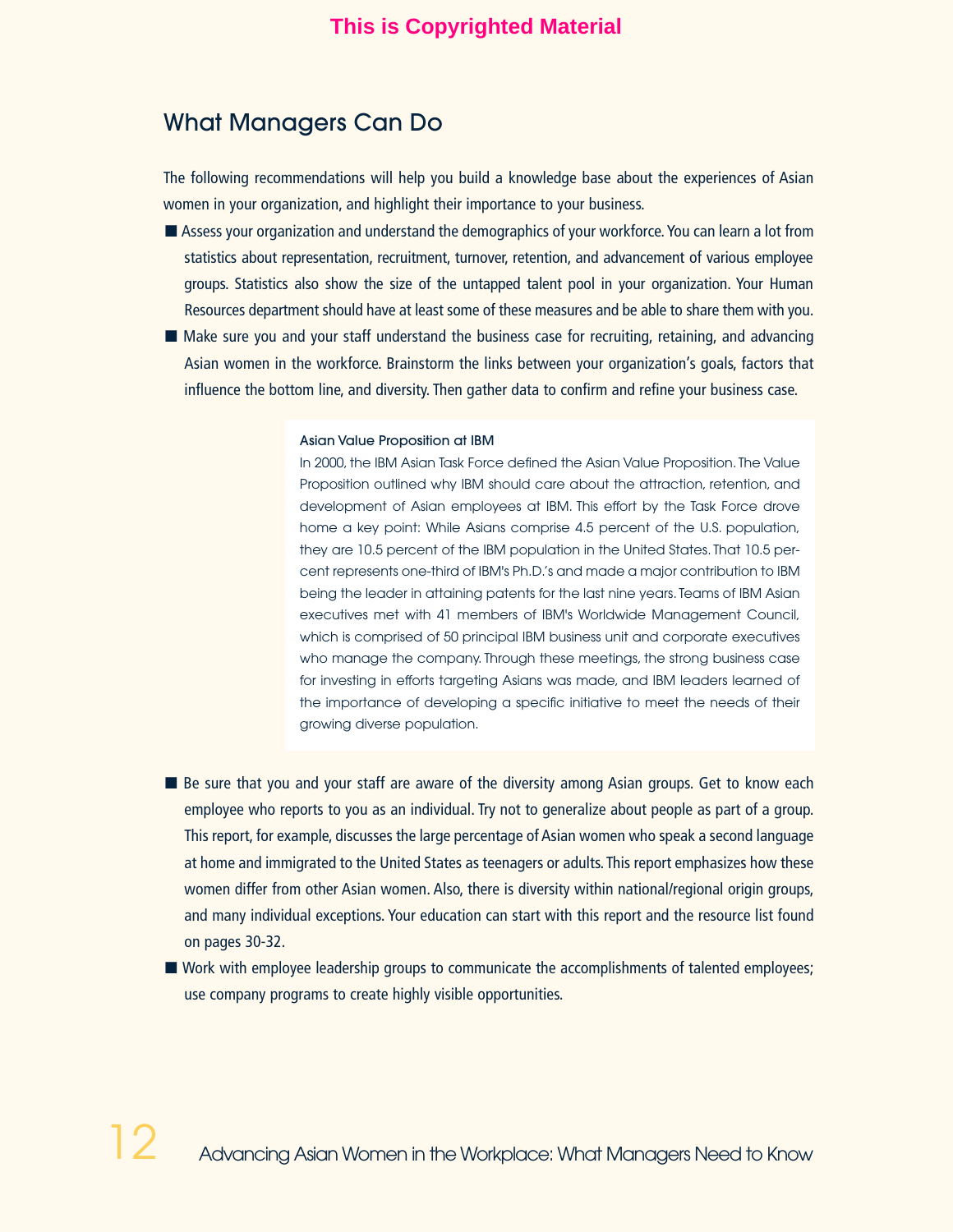#### Fannie Mae's Asian Network

The Asian Employee Network at Fannie Mae has been active for more than a decade.While the roots of this group began as a support mechanism for Asian employees, its focus has evolved into a network that helps to support Fannie Mae's community outreach initiatives and encourage and facilitate understanding of the Asian community to the organization. The network also hosts various events with both internal and external speakers on topics ranging from how to move within the organization to personal finance.Fannie Mae employees stay abreast of events and meetings—held onsite and supported with a budget from the Diversity Office—through the company-wide intranet. This year, during Asian/Pacific American Heritage month, Fannie Mae sponsored an "AsianFest," held onsite, where foods from various countries were featured, along with explanations of each dish and its country of origin. Evaluations were positive, and the Diversity Office hopes to recognize Asian Heritage month with other events in the coming years.

Asian women, like their Latina counterparts, often have elder care responsibilities. Responsibility for family care, including elder care, is a growing issue for employees. Employers need to address these concerns for all employees.

- Establish explicit expectations regarding performance and focus on work productivity rather than time in the office or the number of hours worked.
- Create an open dialogue with your employees. Make sure you understand how individual employees define "family," and use an inclusive definition when planning work-related social events. Work with Human Resources to ensure that policies and programs are available for extended-family-member dependents.
- Find out about your organization's benefits and programs designed to help employees manage family responsibilities (i.e., family leave, flexible arrangements, resource and referral programs, dependent care programs, employee assistance programs). Learn about the growing issue of elder care and offer support to help employees fulfill elder care responsibilities.

#### Paid Time Off at WellPoint Health Networks Inc.

One way to ensure that employees can meet a range of family obligations, not restricted to traditional definitions of family, is to create a bank of days off that the employee may use for any reason. At WellPoint, the "paid time off" policy gives employees more flexibility in attending to family and other personal responsibilities. WellPoint evaluated its previous policy and eliminated several separate categories of time off (e.g., sick time, vacation, personal days). The company then instituted paid time off (PTO), which allows employees to accrue all of their hours off in one bank. Employees have the flexibility to use their banked days or hours in ways that fit their own needs.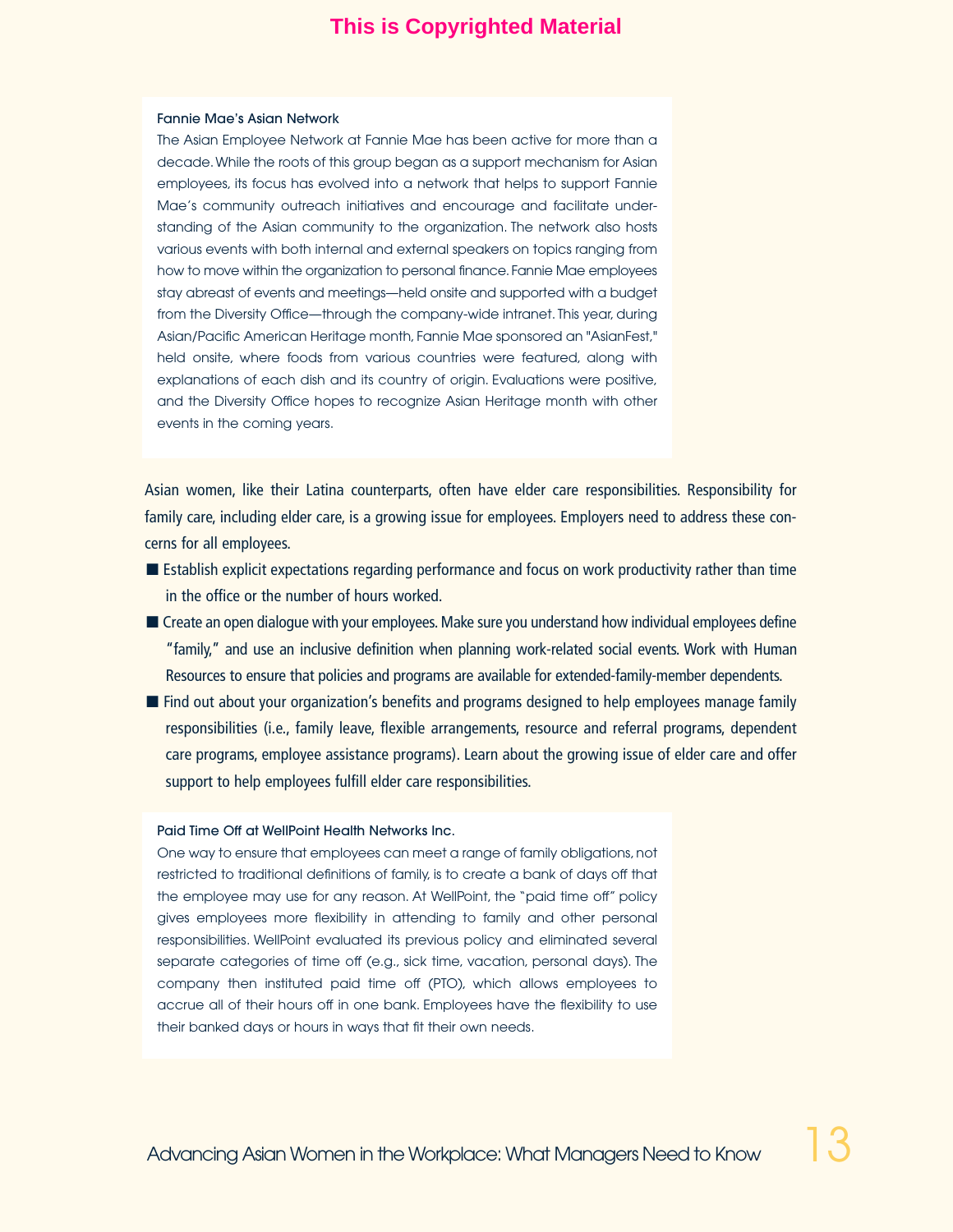# CHAPTER 3: PROFESSIONAL RELATIONSHIPS & CAREER DEVELOPMENT

**Asian women report the lack of key professional relationships as a major barrier to their career advancement.**

The role of the manager in facilitating career advancement for Asian women becomes more important in the context of their lack of relationships. Asian women report that a mutual lack of comfort and familiarity between themselves and other coworkers is a hindrance to relationship development.

One woman talked about how a lack of common cultural knowledge was a barrier in forming relationships with others at work.

*"I feel as if people have a problem approaching me, that they feel they don't have enough in common to talk to me. They have a private joke or a private story that belongs to them, whereas I don't understand a lot of jokes or stories.... They talk about the typical American culture stories that you are not a part of. So soon enough or eventually you will feel like you're not in that mainstream, and you just try and avoid going to lunch with them, or they don't ask you to go to lunch with them as much."*

Some interactions with coworkers result in a lack of comfort for Asian women rather than overt exclusion. One woman discussed her coworkers' lack of familiarity with Asian names, and the resulting effect on her:

*"People usually shorten my name, Sze Yan to Sze. I hate that…because my name has a meaning and I also share the first part of my name, Sze, with all my siblings. Sze means poetry, and Yan has a happy connotation. So my full name means a lot to me. I know it's an American thing to just shorten any name, and so they just tend to do that without even asking. They just presume that yes, we can just call her Sze. I appreciate when people ask me how to pronounce it."* 

#### **Key Relationships**

Asian women report not having key relationships as a major barrier to their career advancement. This is especially true for the Less Acculturated group.

When asked to identify barriers to career advancement, Asian women report that they lack:

- **■** Mentors (51 percent)
- Informal networks (50 percent)
- Role models of same race/ethnicity (27 percent)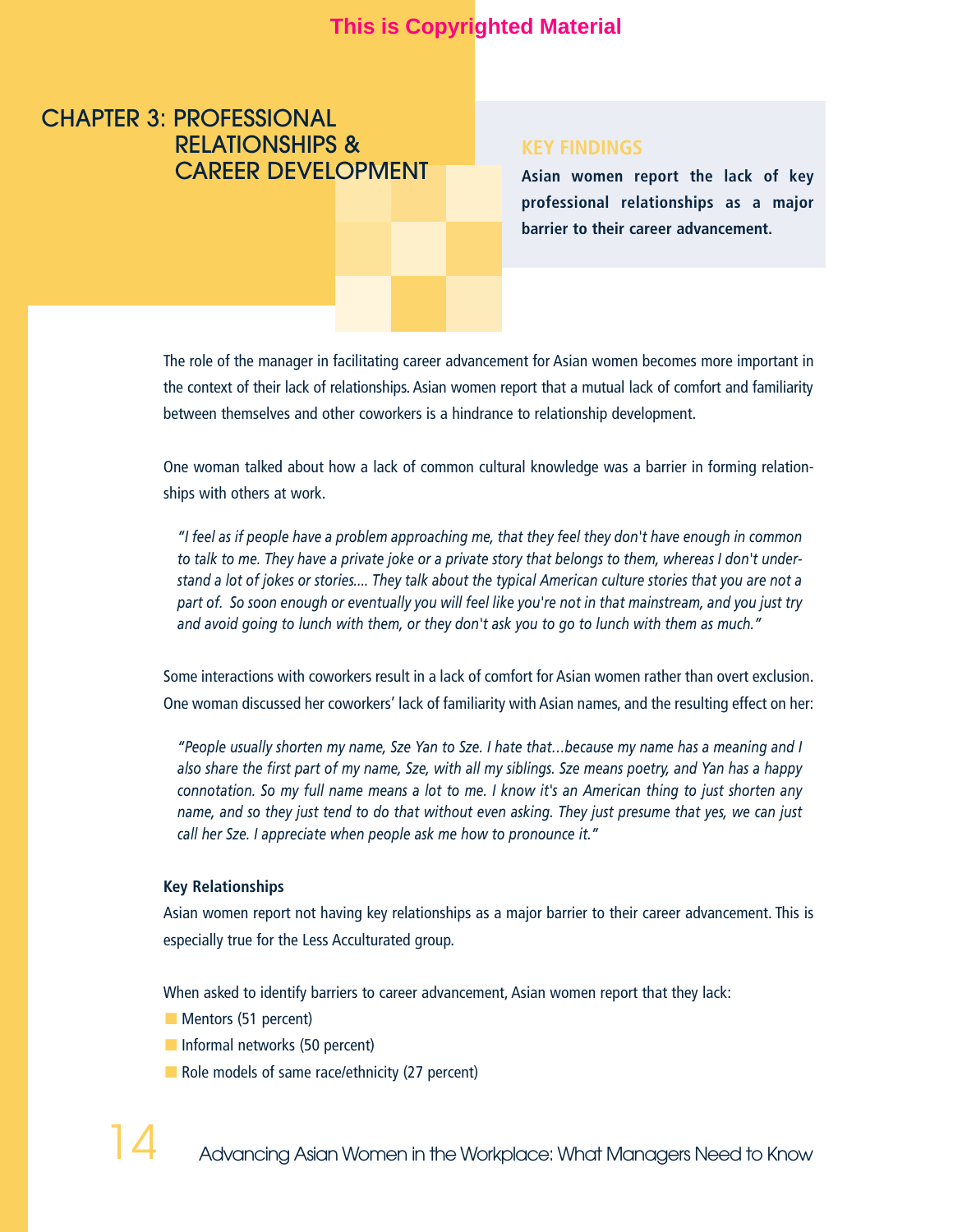Asian women are more likely than the total women of color in our larger sample to report the lack of informal networks as a barrier to advancement (50 percent vs. 40 percent). They are less likely than the total women-of-color sample to actually have a mentor (27 percent vs. 34 percent).

Women in the Less Acculturated group are more likely to lack a mentor/sponsor and access to informal networks compared to the More Acculturated.

Many women described how the lack of mentors, networks, and role models affects their careers:

*"One of the things we need to have to make it easier…to advance and learn about corporate culture is someone who you can identify with that has had some experience—a mentor. And I just don't see that mentors are that available, especially for Asian women."*

*"I always feel like people who get promoted to management are kind of in-the-know somehow. They know the ropes. They know the way the company works. They understand about politics. I'm not exposed to that, which in a way is good. But in a way it's bad because then I don't know the ways of schmoozing people. I admit: I don't understand that. I think the big difference is that I don't see a lot of passive Asian males. It seems like maybe because they're male, maybe just because they've worked there, they're fairly aggressive, and they're fairly outspoken. A lot of people there are outspoken."* 

#### **Quality of Relationship with Manager**

Some Asian women report having positive relationships with their managers. However, fewer rate their managers highly on career development.

Because many respondents report that they lack important professional relationships, managers have a central role in developing their direct reports and encouraging dialogue about the performance management systems and the criteria for advancement. While three out of four respondents agree that their managers are comfortable interacting with them (73 percent), fewer respondents rate their managers highly on career development, or dealing with organizational politics.

| <b>Quality of Relationship with Manager</b>    | <b>Total Asian Women</b> |
|------------------------------------------------|--------------------------|
| Comfortable interacting with me                | 73%                      |
| Takes pride in my accomplishments              | 65%                      |
| Cares about my work satisfaction               | 58%                      |
| Strongly considers my goals                    | 53%                      |
| Helps me to understand organizational politics | 35%                      |
| Maps out clear developmental goals             | 33%                      |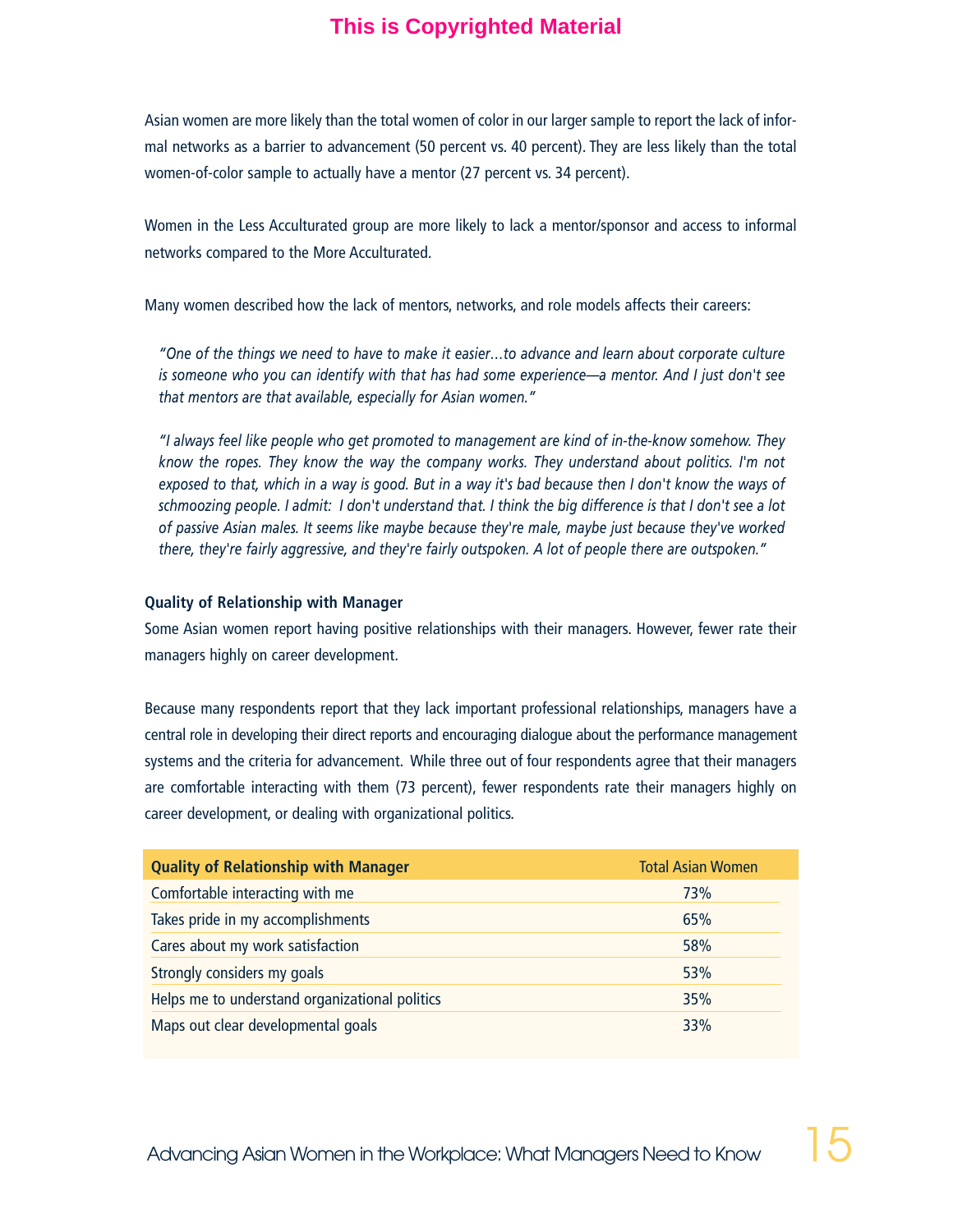The only survey item concerning relationships with managers that yielded significant differences by national origin suggests that women with Indian and South Asian backgrounds are the most likely to have a manager with whom they map out clear development goals. One-third of the total Asian women report having a manager with whom they map out clear development goals (33 percent), in contrast to more than one-half of Indian and South Asian women (52 percent).

Indian women in our sample are also most likely to have upper- or middle-class backgrounds, and this may also have some influence on their relationships with others in the workplace. While some Indian women in our focus groups discussed the importance of humility, others talked about the influence of social class on interactions:

*"Coming from India, there is that sense that…you have people that work for you...it's a very hierarchical society.... And I think people have felt that I do talk to them sometimes as though they were my servants."* 

The Less Acculturated group reports having lower quality relationships with their managers compared to the More Acculturated.



Interestingly, when Asian focus group participants discussed the positive relationships they had with others at work, they were most likely to mention their immediate managers rather than peers or other network members.

One woman had positive comments about her supervisors' collaborative style:

*"[My first manager is] just a wonderful guy to work with. Because he makes it sound like it's our problem. How are we going to solve it! Let's think; let's think! And you just feel like he'll do anything for you because he puts it in such a positive way, as opposed to: I need this tomorrow."*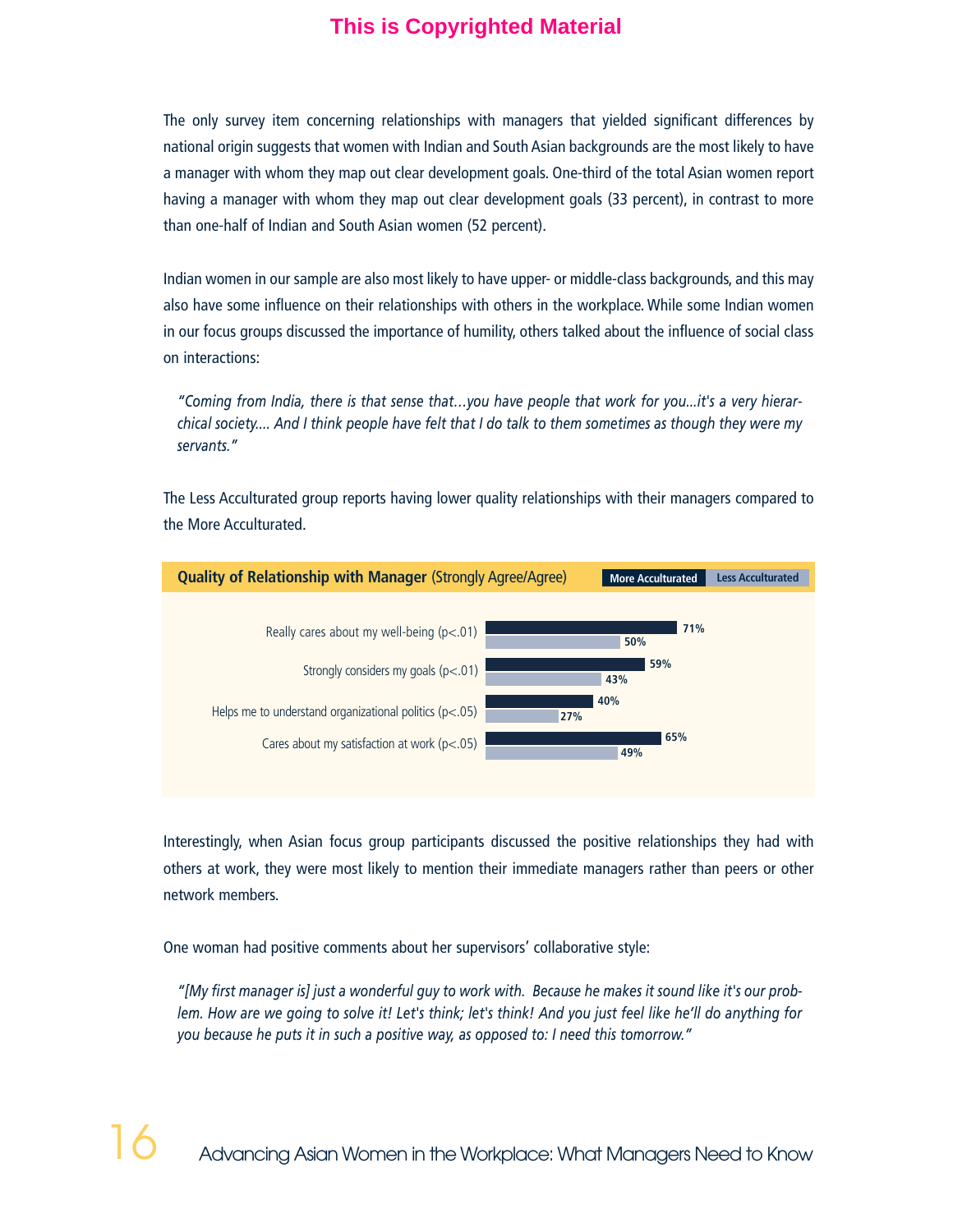# What Managers Can Do

The following steps will help you develop your employees and improve relationships with your Asian women direct reports.

- Work with HR to create clearly articulated plans for long-term development.
- Establish explicit performance expectations and clearly communicate these criteria to your employees. They may include exposure to high-level individuals and high-visibility assignments.
- Develop relationships with your Asian women direct reports to include mapping out goals and assisting with navigating organizational politics. Evaluate job performance with a focus on results. Do not let your overall assessment of someone's performance be driven by how similar he/she is to you in style and background.

#### Harnessing High-Potential Talent at WellPoint Heath Networks Inc.

WellPoint Health Networks created the Human Resources Planning Program (HRP), a system that provides tools for employees, supervisors, human resources, and senior leaders to plan, monitor, and evaluate career development opportunities for employees at and above the director level. HRP includes quarterly reviews of employee ratings, promotions, attrition and hires, developmental opportunities, officer appointments, and assignments. Candid "challenge sessions" motivate supervisors to develop career paths for their employees, including those who may have been overlooked. Managers are responsible for completing the following performance review aspects: business objectives, behavioral objectives, competency ratings, summary of strengths and development needs, development plan, and overall rating. Both the individuals and supervisors can use HRP to identify development opportunities and training materials. Individuals also have the ability to review the competencies necessary at various levels in the company.If they have interest in other positions, employees can submit information about their work history, education credentials, language skills, experience at and outside of WellPoint, and ability to relocate. The company has found that HRP provides an orderly and efficient mechanism for succession planning.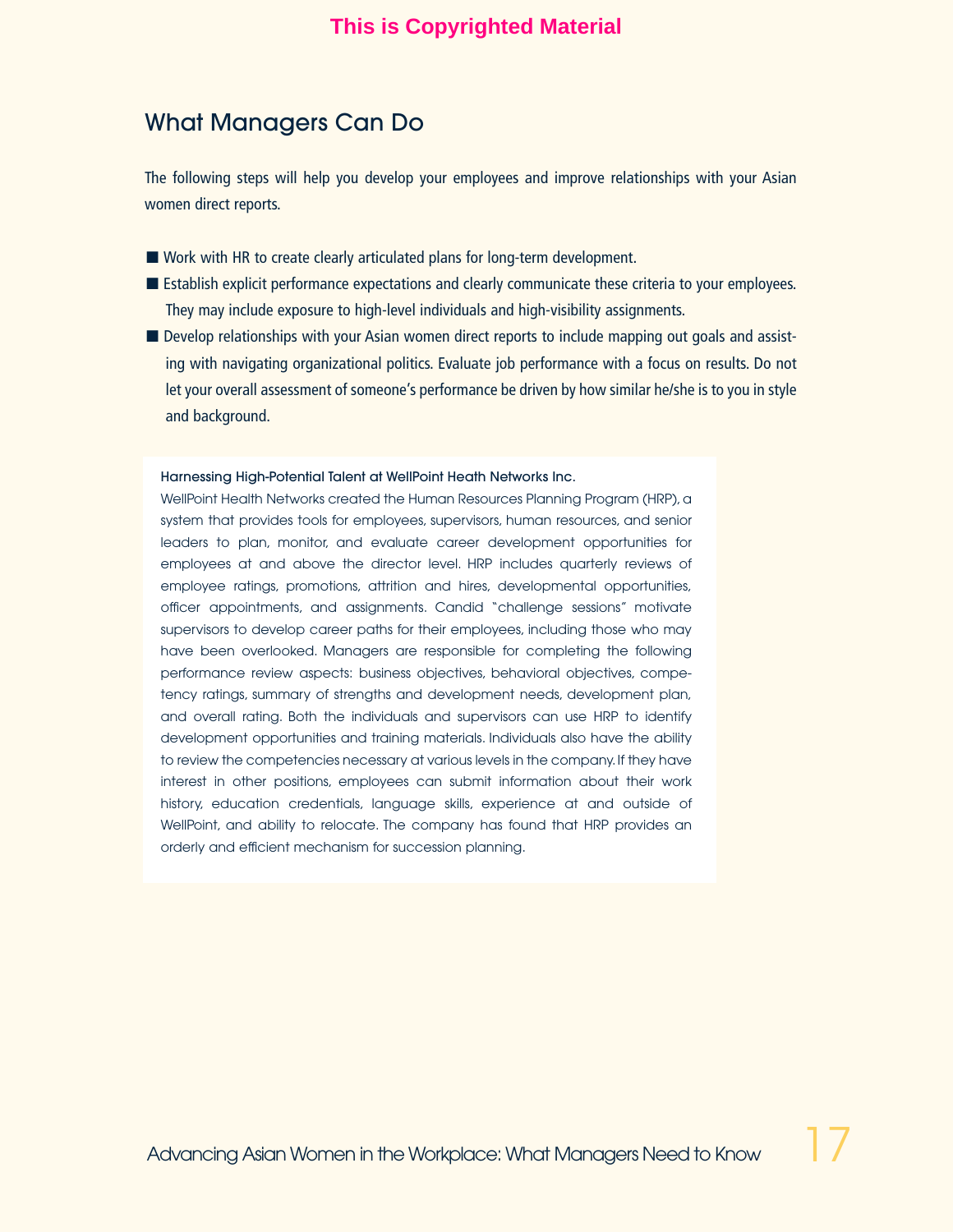#### BP Diversity and Inclusion Performance Management System

BP employs a four-fold strategy to sustain diversity. First, the company put measures into place to ensure that it was applying merit standards to all people equally. Second, it adjusted the selection and development processes. Third, the company began to adjust working practices and culture. Finally, BP set targets to ensure that the intent was meeting the right goals. The company casts as wide a net as possible to capture future leaders, offers them a broad suite of developmental opportunities, and ultimately, mirrors their global recruitment intake. In order to ensure progress, BP sets aspirations to increase the representation of women and people from outside the United States and UK in its leadership and across numerous levels of the business. Over a period of two years, the company has increased the number of women in its senior leadership ranks by 60 percent. Of the 45 executives who comprise the most senior leadership, five are women, compared to none four years ago. The highest-level executives at the company provide their support for this initiative, which is critical not only in implementing but also in using new programs to refine company practices.

- Look for daily opportunities to champion talented Asian women professionals. For example:
	- **➧** Showcase the qualifications of new Asian women staff members when you introduce them to others at work.
	- **➧** Avoid making negative statements about your staff members' ability or potential. Restrict any such negative feedback to your line of management or Human Resources.
	- **➧** If others make dismissive or disparaging remarks about your staff, immediately challenge them. If colleagues, or their subordinates, try to undermine a staff member's authority, do not allow it.
- Be an advocate for your talented employees.
	- **➧** Speak up during discussions on advancement, and advocate for employees who may be unnoticed.
	- **➧** Include Asian women on high-potential slates.
	- **➧** To create positive role models, suggest to HR that greater emphasis be placed on recruiting Asian women. Suggest that HR target Asian colleges/students, Asian professional associations, and Asianbased language media.
	- **➧** If your company has career or leadership development programs, advocate that high-performing Asian women participate. Not only will they benefit from learning the content of the program, they may have the opportunities to establish ties with high-profile others.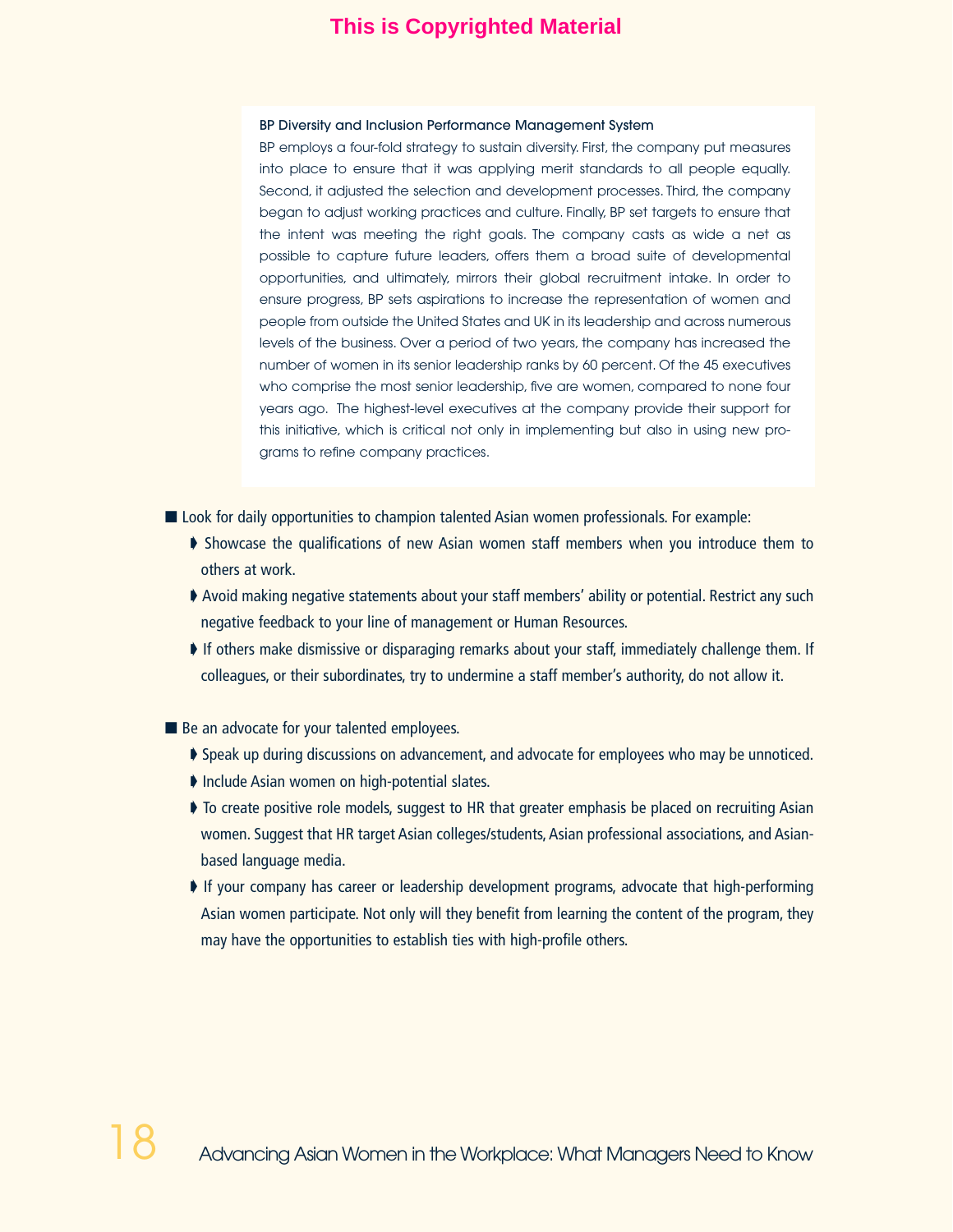**Some cultural values reported by Asian women, learned in or reinforced by families, are at odds with successfully navigating American corporate culture.**

# CHAPTER 4: NAVIGATING THE WORK ENVIRONMENT

Many Asian women in this study are not in visible enough positions to move ahead. There is a disconnect for many between what is rewarded by management, and their work ethics and personal values. Many know that gaining visibility and exposure are required to move ahead, but doing so is contradictory to their values. In addition, stereotyping of Asian women by others in the workplace, and lack of acceptance of different styles, limits their navigation of corporate culture.

#### **Workplace Context: Adhering to Cultural Norms**

Women in the Less Acculturated group are more likely to adhere to Asian cultural norms at their workplaces, such as not challenging the way things are done.



Asian culture, including Asian business culture, appears to encourage respect for authority and discourage self-assertion and self-promotion.

*"[Because of] how I grew up, I found it difficult initially to speak my mind, and I had to really discipline myself to express my opinions. That was not the way I was brought up. That was difficult for me initially as I started my career. I found that I have to consciously be more assertive."*

*"Asian women even in the family are always the sacrificers. I have to stop myself from sacrificing something that I might want or might put me in a better position, to give it to somebody else. I really have to fight that one; I have to be very conscious of it."*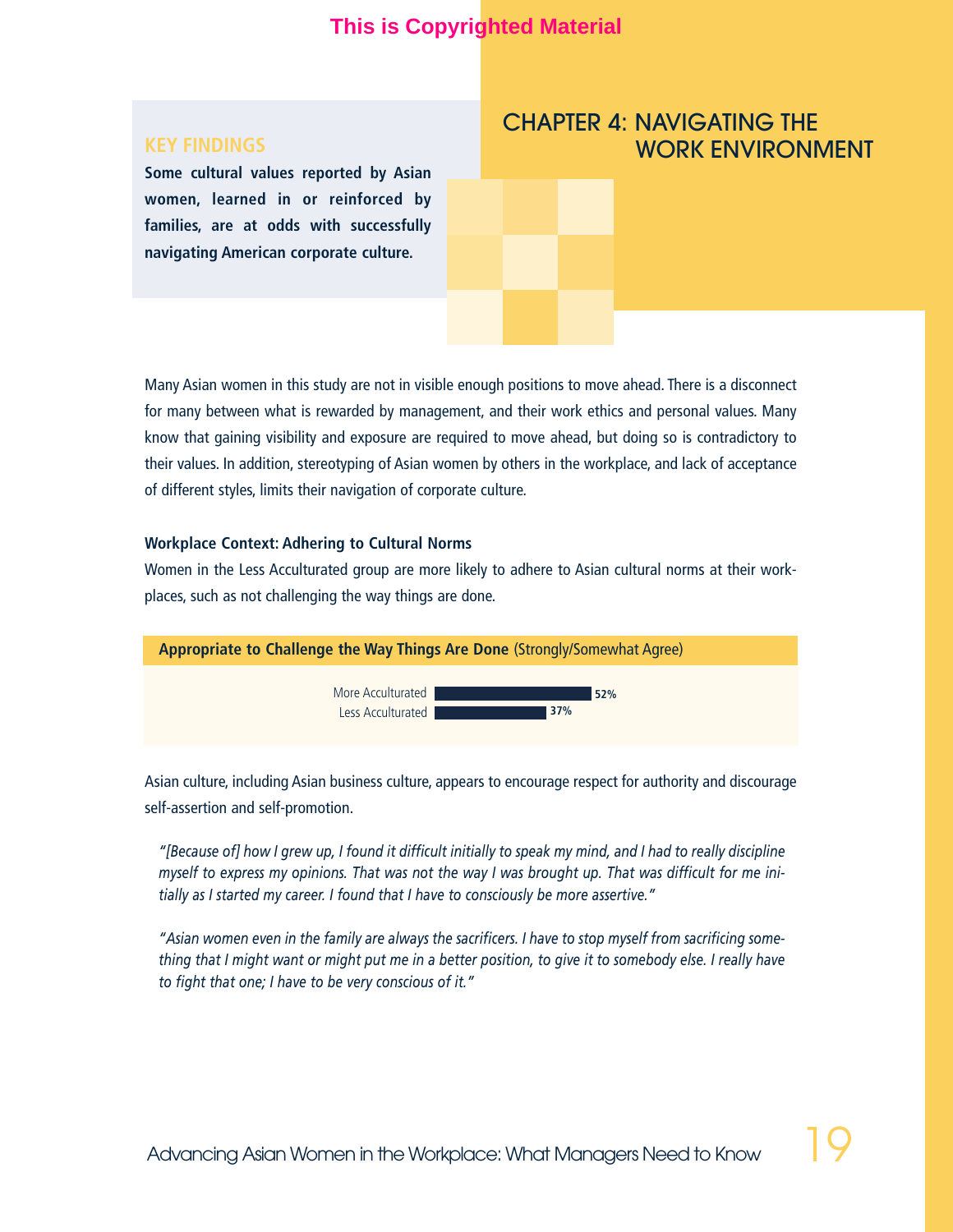Some women spoke explicitly about differences they perceive between Asian and American business cultures.

*"[In the American culture], there is a lot of questioning and challenging…so whether you are [a senior executive]—it doesn't matter. Whereas, in the Asian cultures, if it came from [a senior executive], then they'll go do it. Asian women who come to the U.S. get frustrated that we have all these meetings.... In Asia, the meeting is how to implement...whereas here there is a lot of talk before any action really gets done."*

#### **Self-Promotion**

Discomfort with self-promotion makes advancement difficult for Asian women. Many respondents shared their lack of comfort with communicating their accomplishments to those who evaluate their potential for advancement. Many realize that this lack of comfort limits their exposure and promotability, as exemplified by the following quote:

*"Basically, we don't advance because we don't ask for what we deserve. I get so embarrassed begging. For me it's like begging. It's your pride."*

Some women also see a difference in personal humility between the two cultures:

*"You are talking about two different cultures here. In the Asian culture, being humble is to be admired, and in America, humility is unheard of. You do something good and you speak out, and then you want the world to know."* 

#### **Limited Networking Opportunities**

The strong work ethic reported by many Asian women appears to limit networking opportunities. Some see conflicts between their perceptions of work and the behavior of others at their companies:

*"There's a lot of gossiping going on.… Sometimes [I] feel like we're there to work and they have nothing better to do but just gossip. There's 'How was your weekend,' or whatever. It's totally irrelevant to the job and I've seen too much of it. The way I was raised was, I come to work and I'm expected to work."*

*"[Your] boss does not know that you get a lot of work done. They never recognize the person at the cube working and getting the work done."*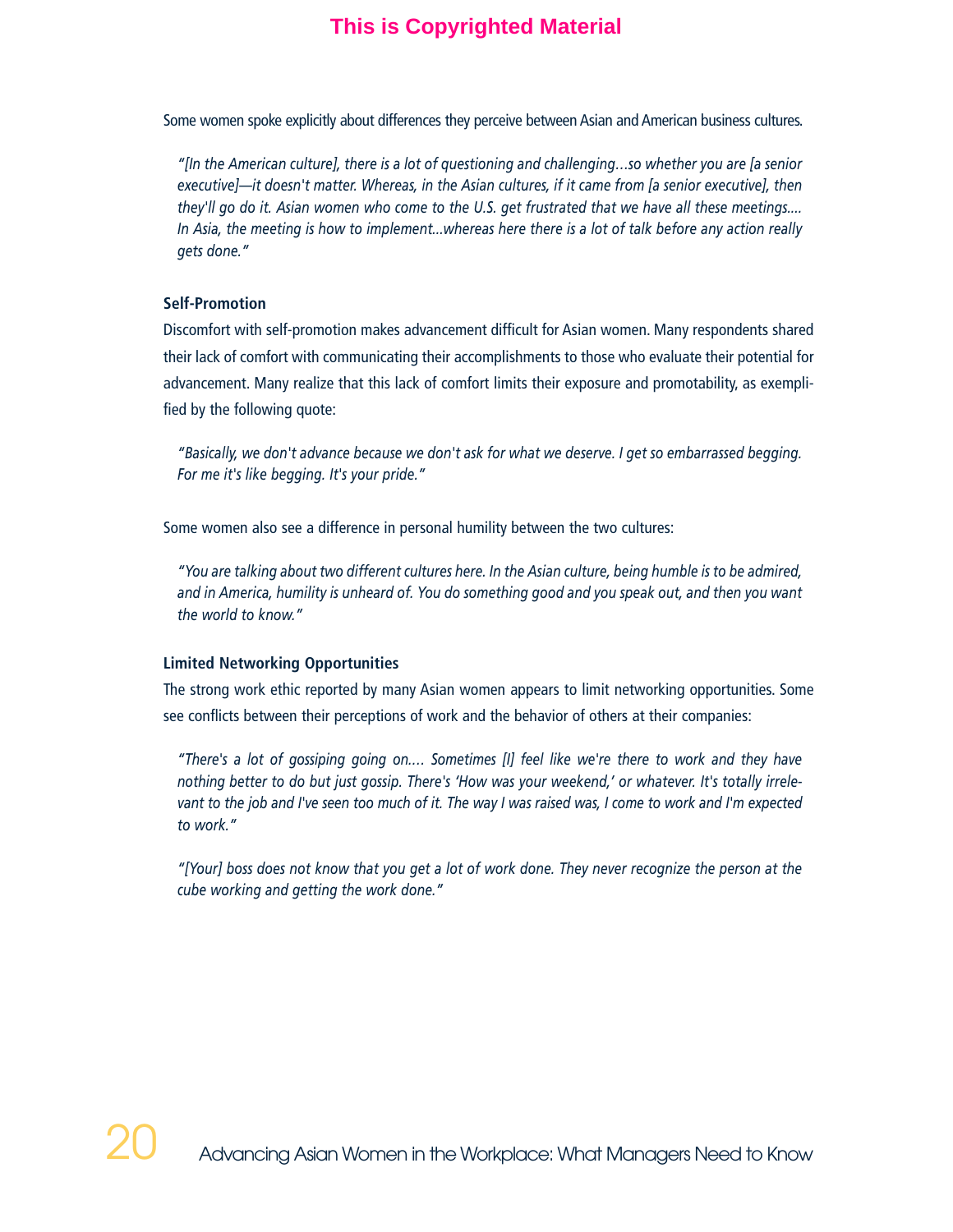Many Asian women feel that hard work alone is not rewarded, and recognize the importance of being part of an in-group in the work environment.

*"When you're not in that group, you don't have that backbone to fall back on. So if you make a mistake…you know that they're going to talk about it. If you are in that clique, you make a mistake and then somebody's talking about that and you know that one of your friends would say, 'Well it's just one incident,' or 'It just happened because of this and that.' But if you are out of that group, you make that mistake and…you become the enemy for them to be a stronger group against. That is a big disadvantage for a foreign woman or minority woman who cannot see herself as a player or a part of that clique."*

#### **Countering Stereotypes**

Stereotypes that others have of Asian women make it problematic for them to navigate the work environment. Many Asian women feel they must overcome stereotypes in order to form successful relationships. Asian women are often stereotyped as passive.

*"The perception is that we won't be as assertive, that we are more passive. So if you do become assertive, it's almost a wrong thing for you to do. They don't know how to handle it. But if you're passive, then you're not arguing your point, you don't have the passion needed to do your job."*

Some stereotypes assume a limited language facility, as exemplified by the following quote:

*"They don't care even if they insult you. One time my manager said, 'You don't have an accent at all' or something like that, like you speak English very well. He'd known me before, and it's annoying. I don't need him to tell me that. It's like he gave me a compliment—it's condescending."* 

Perhaps as an outgrowth of stereotypes, some Asian women described how they are expected to fit a more narrow range of acceptable behavior compared to other groups.

*"The European accents are loved. There was a guy who has a Scottish accent, or a Welsh accent; he's difficult to understand sometimes. But they're like, 'Oh, that's such a neat accent.' You know? The European accents are neat. The Asian accents are 'Aw, they can't speak English. You can't understand them.'"* 

*"I have colored hair, and my friend is Asian and she has colored hair, and she said someone went out and asked her, 'Are you guys trying to be more white?' It's like your hair was so pretty when it was black. And it was like you just came out of what they imagined you to be, or what they thought you should be. It's this underlying issue."*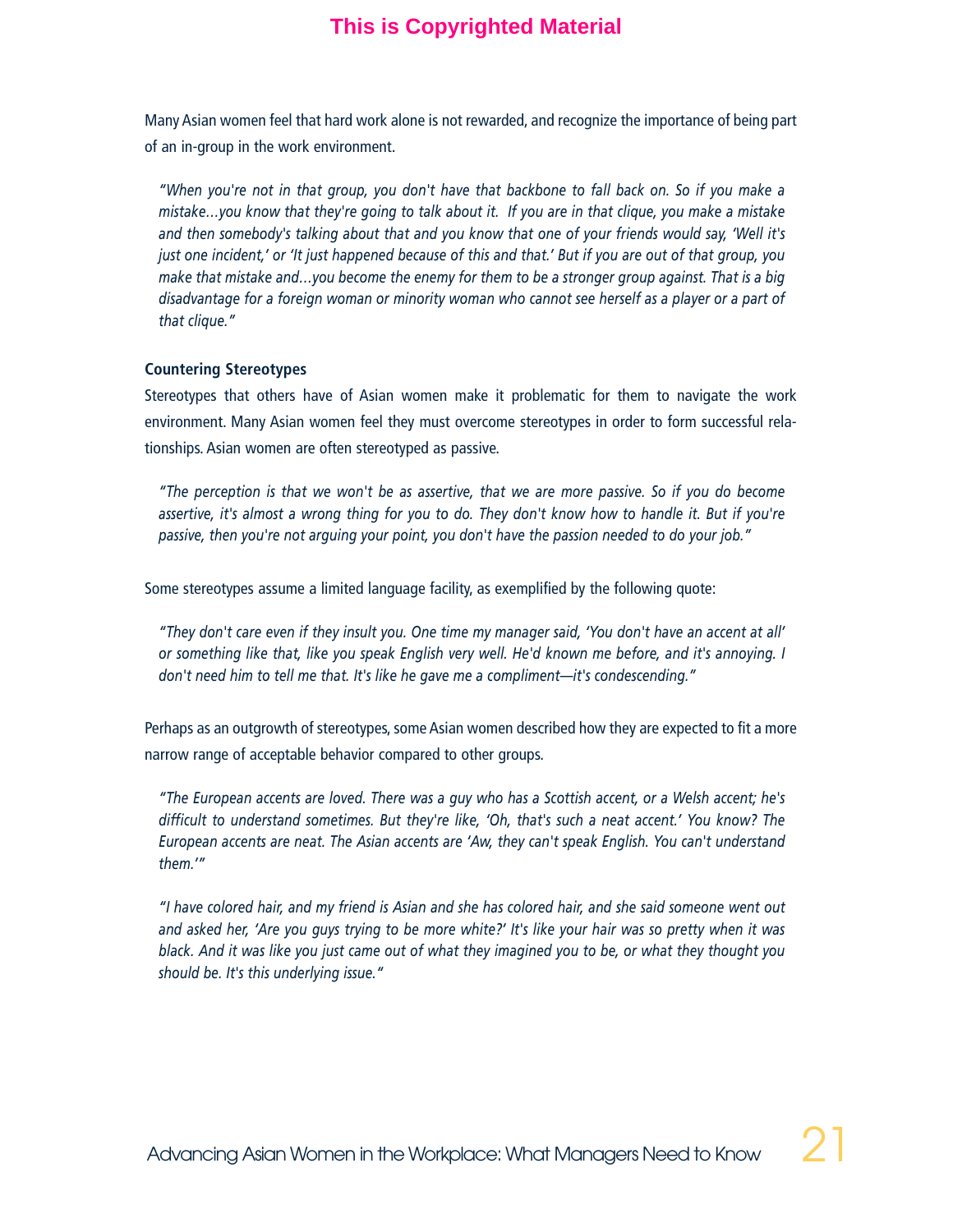In addition to fitting a narrow range of styles, Asian women in general feel a pressure to change to fit in to their work environments. This is particularly true for Less Acculturated respondents, who face greater pressures to make many adjustments to fit compared to the More Acculturated.



As discussed in Chapter 1, the Less Acculturated group in this study includes Asian women who immigrated to the United States as teenagers or adults. As the following quote illustrates, their immigration experiences affect their adaptation to the work environment:

*"When I came here, I had nothing. I had nobody and had no money. I knew that I had to do something, to change something in me. I knew my image had to be totally changed. That I need to do those things that are so hard for me to do, like looking people in the eye. Like shaking people's hands. Not afraid of the closeness, because this culture is like this. The way to speak as if you are confident, even though you're not."*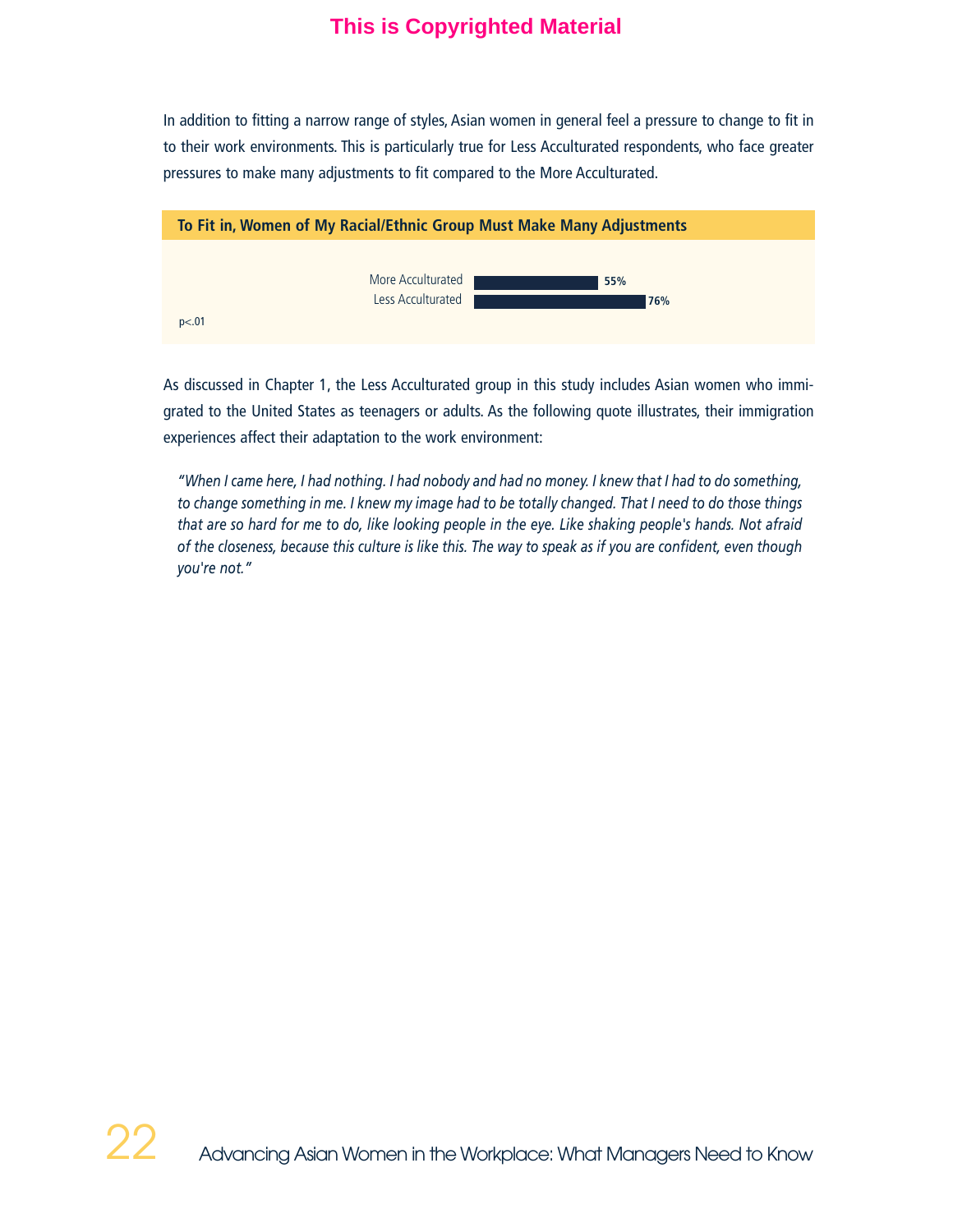# What Managers Can Do

The following steps will help facilitate the cultivation of important relationships, and combat stereotyping about Asian women in your organization.

- Encourage differences in behavioral and work style from all your employees. At the same time, serve as a coach and develop your Asian direct reports to more effectively communicate their work accomplishments. Foster an environment where "straight talk" and more direct communication is invited.
- Broaden the range of role models within your organization. For example, invite quest speakers from diverse backgrounds, including those with Asian backgrounds and/or with noticeable accents.
- Educate your staff and others in the workforce about the "cultural nimbleness" of those who are familiar with different cultures.
	- **➧** Stress the benefits to global as well as domestic businesses.
	- **➧** Recognize that facility in a second language is an advantage in a global economy. Educate your staff that accents are not to be equated with poor communication. Also, keep in mind that not all Asian women have close connections with other cultures, as there are individual differences within groups.

#### Texas Instruments' Diversity Network

At Texas Instruments, the Diversity Network is comprised of 13 different types of initiatives, each representing various national origin groups, race, gender, sexual orientation, and disability. Five of these national origin groups are Asian and include the Chinese, Korean, Indian, Bangladeshi, and Vietnamese Initiatives, and a Japanese Initiative will be implemented soon. Each supports the fostering of a diverse culture and community at the company. For example, the Chinese Initiative has created an intranet site accessible to all TI staff where employees can inquire about various regions in China when traveling there for business. The site then provides the name and contact information of TI employees who can provide further guidance on conducting business in that region. Additionally, these initiatives provide visibility for its members to top managers and senior leaders, including the CEO, and they foster a base for networking and developing an inclusive environment. For example, Tech. Ladder, a mentoring tool, matches initiative members with senior people. This annual matching process serves to move employees up through the ranks. Initiative members and TI leaders have found that the Diversity Network has met the needs of their growing diverse workforce, while leveraging members' knowledge and background to improve the way business is done.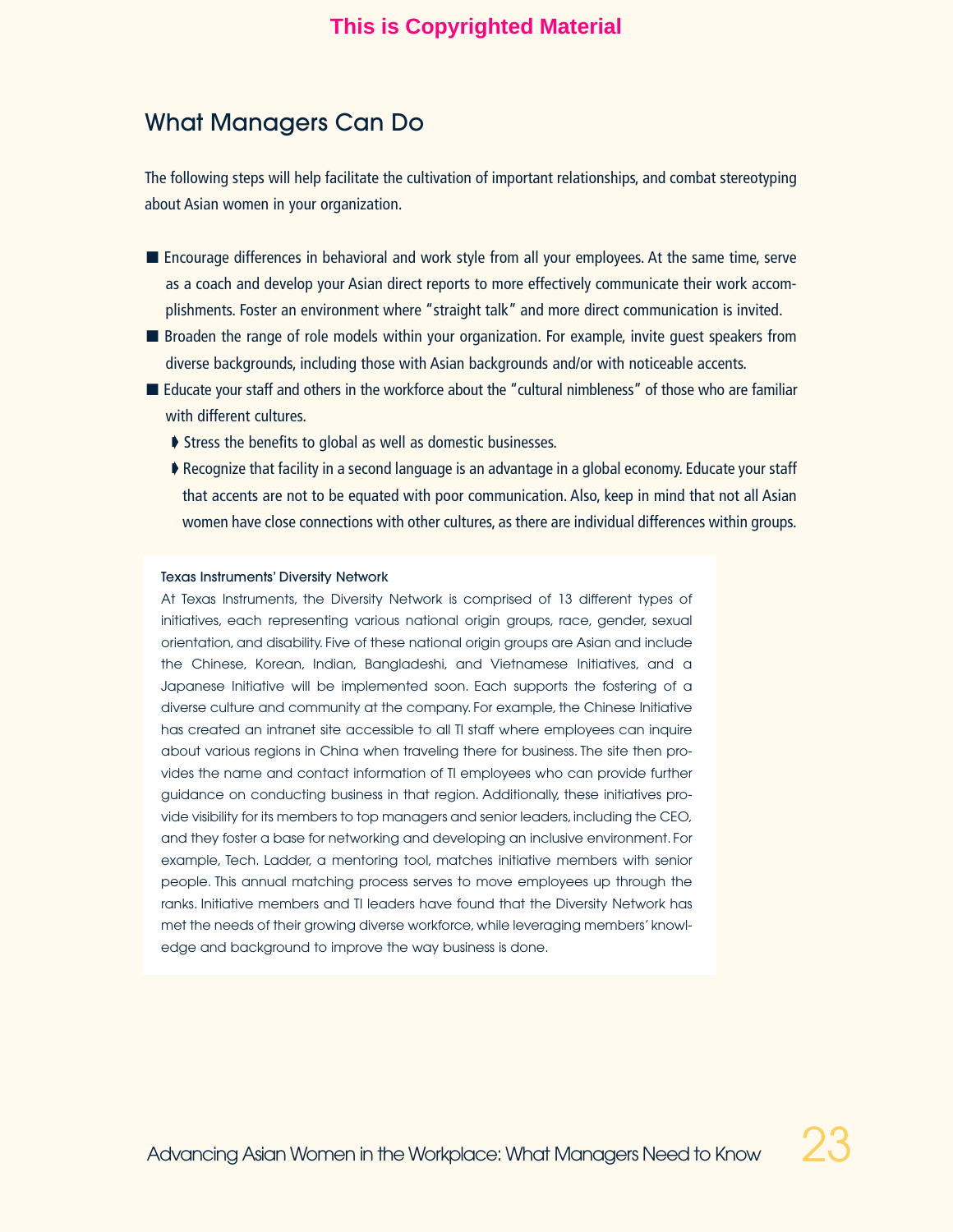- Seek out an Asian woman mentee or mentor. Use a common interest as a way to connect to potential mentees or mentors whose backgrounds differ from your own. Identify an Asian woman employee and encourage your own colleague to serve as her mentor.
- Help Asian women build internal and external networks. If your company has employee networks or affinity groups relevant to Asian employees, encourage your staff members to join. Find out ways you can get involved as an advisor or sponsor of the employee network. Also, sponsor Asian women to become involved in professional associations. Professional associations can serve as a forum for members to learn about common experiences across different companies.

#### AT&T's 4A

What initially began as a small segment empowerment group at AT&T in 1978, 4A (Asian/Pacific American Association for Advancement) has grown into an independent nonprofit organization serving chapters all over the country with 1,000-plus members and more than 10 chapters in four companies. 4A's mission is to provide education and tools to its members; increase diversity awareness within the corporation and the community; and exert greater influence on issues that affect the Asian population. For example, 4A hosts educational seminars on topics such as networking, assertiveness training, and career planning, which are open to and attended by employees of diverse ethnic/racial backgrounds. 4A members have the opportunity to interact with senior-level managers through a mentoring program that 4A coordinates, providing opportunities for members to discuss 4A's mission with various senior-level employees. Also, leaders have found that 4A serves a crucial function in the companies' marketing and sales efforts in the Asian community.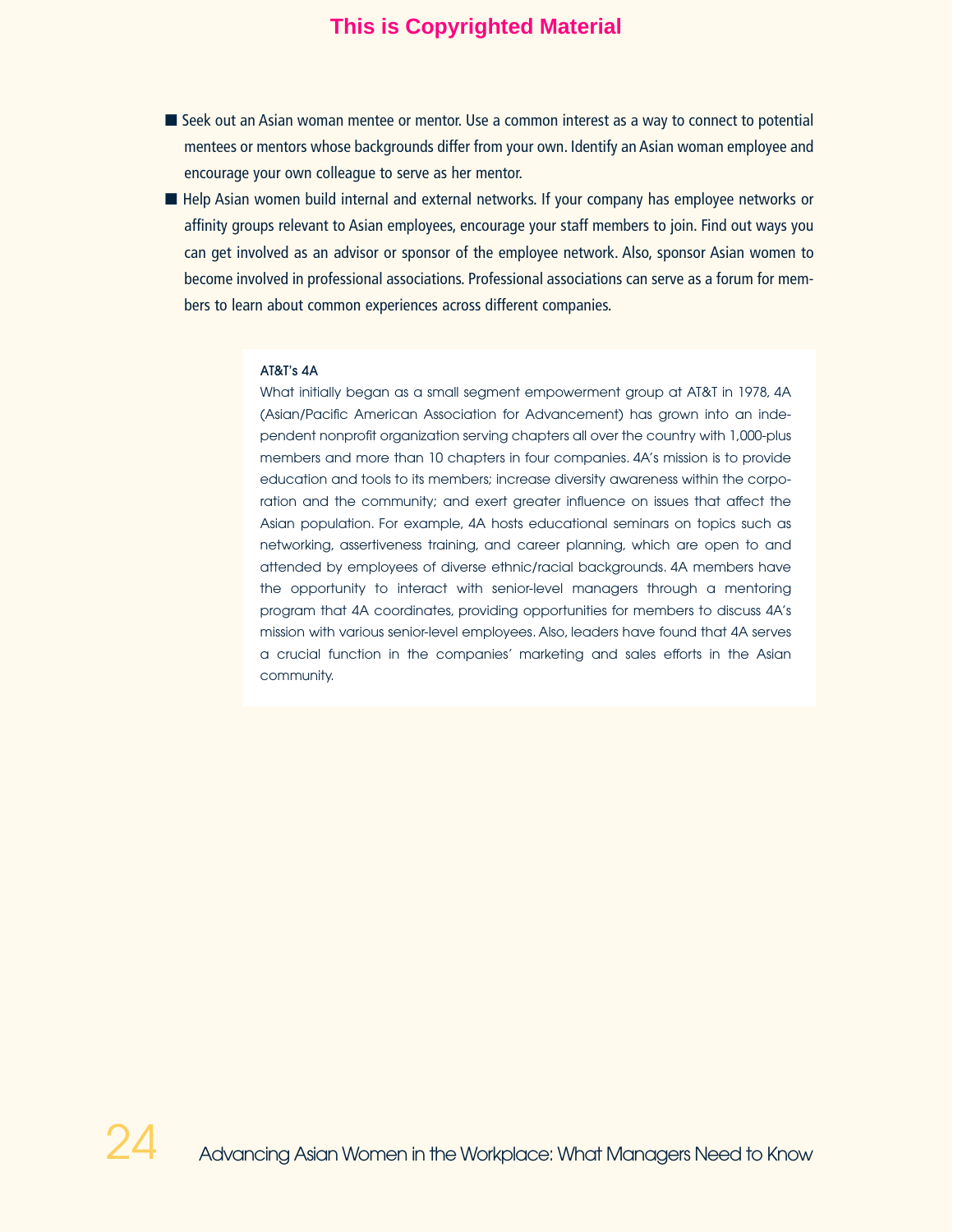**Many Asian women feel overlooked by diversity programs and policies, perhaps due to the perception that Asians do not require specific diversity efforts. While many Asian women strive to maintain the importance of their cultural backgrounds, others try to fit in with the majority group and do not consider themselves in need of diversity efforts.**

# CHAPTER 5: COMPANY DIVERSITY POLICIES & PROGRAMS FOR ASIAN WOMEN

Diversity experts contend that work environments that do not require strict adherence to narrow behavioral norms, and that allow members to create their own approaches to work, are more suitable for diverse workgroups. An important feature of open work environments is that they do not require women of color to make extensive adjustments to fit in. As described in Chapter 4, many Asian women, especially those in the Less Acculturated group, do not initially experience a comfortable fit with their work environments. If you can help make your work environment more open to differences for all employees, you will be more successful at retaining and developing talented Asian women.

### **Identification with Race/Ethnic Group**

One woman with a strong connection to her ethnic group described the conflict between being both Asian and American.

*"I think the whole idea about being American is white. One of the things that is typical of Asians is we look so different; it's very difficult for you to be called American. It's always American Japanese or American Asian. A French person or a Scottish person…within a generation (becomes) American. But I don't want to be known just as American. I want to include Japanese American. I have a strong ethnic identity, and I don't want to lose that."* 

Some Asian women report not having a strong connection to their ethnic culture, but rather to the American one.

Some women were encouraged by their families to assimilate.

*"I see myself just as a woman because I was born here and immediately my parents wanted me to assimilate."*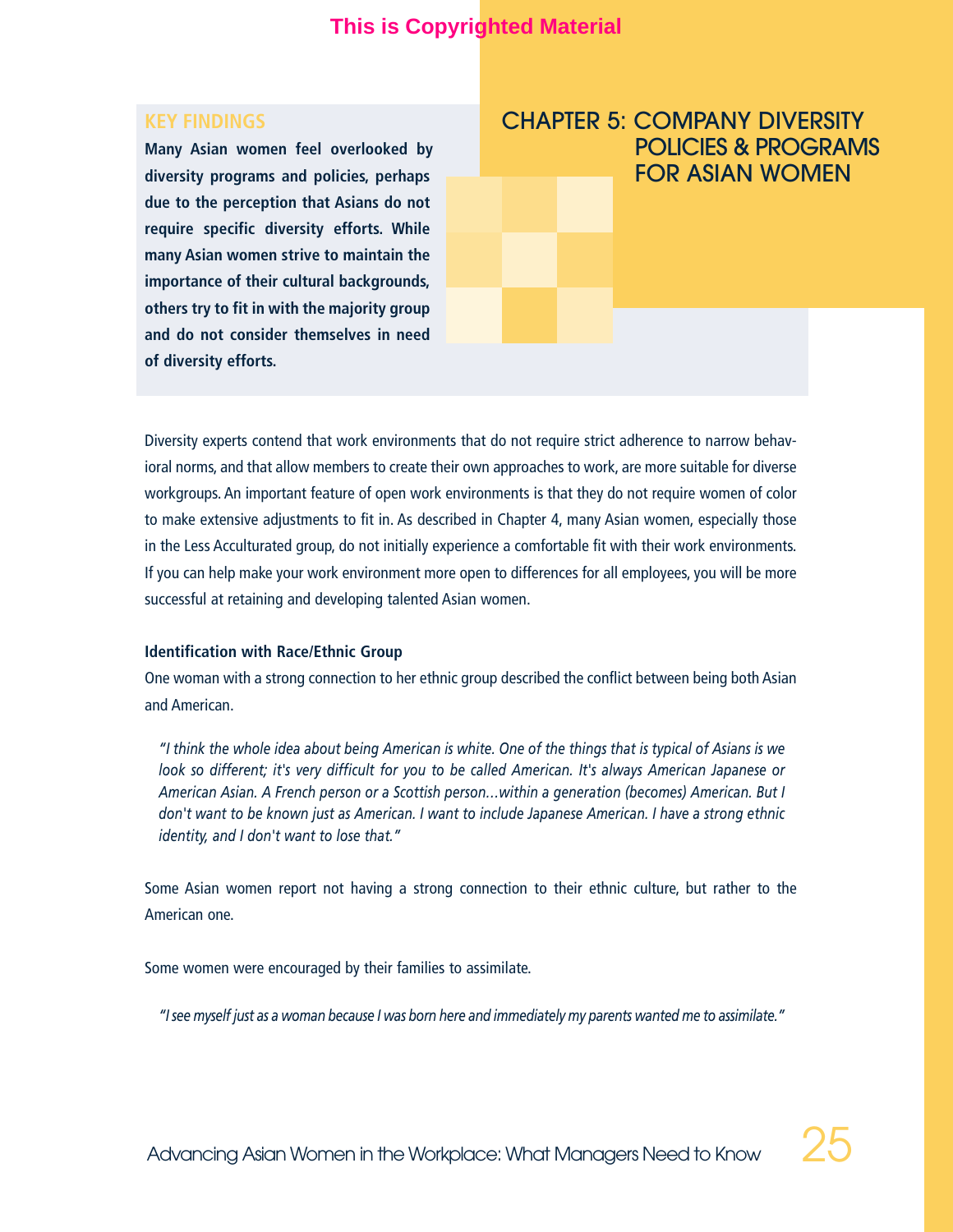*"We wanted to be just part of the society, part of the atmosphere instead of (pointing) out our differences. If your family was here before World War II and people that stayed after World War II especially if you were Asian or Japanese—you worked hard at not drawing attention to the fact that you were Japanese. And so we had this high assimilation.... One person said to me one time they did not realize I was a minority. I think a lot of times they don't think of Asians as a minority."*

Some women feel that living in American culture and society naturally leads to assimilation.

*"I feel that I'm very Americanized. And for good or bad, that is what happens. Now I can see other Asians, the ones that have been here just a few years, and I can identify with their desire to maintain their own culture and to try and just work in this society with what they've been brought up with. But I personally don't have that need."* 

#### **Perceptions of Diversity Policies**

Companies' diversity approaches are not perceived as effective by Asian women, because many Asian women perceive that their group is not targeted by diversity policies. For example, only 9 percent of Asian women feel that members of their racial/ethnic group have benefited from their company's diversity programs. This is particularly true for Asian women in the Less Acculturated group.

Asian respondents are also less likely than Latina and African-American women to favorably rate senior management's demonstration of their commitment to diversity.



The Less Acculturated are less likely than the More Acculturated to agree that diversity efforts create a climate that is supportive for Asian women, indicating the greater lack of fit experienced by these women who are more "different" by virtue of having immigrated later in life and speaking a second language at home.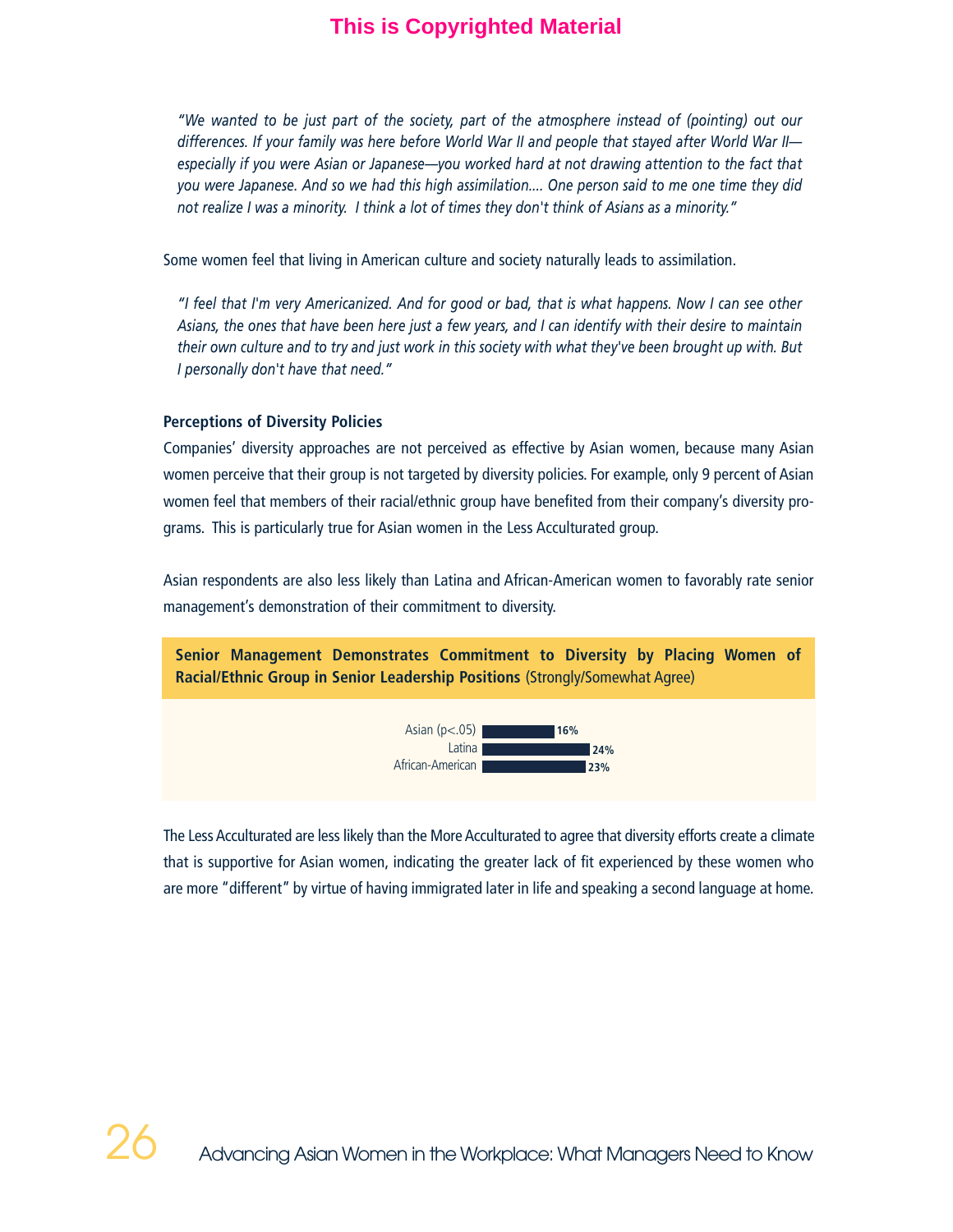| Diversity Efforts at My Company Have Created a Climate Supportive for Women of<br>My Racial/Ethnic Group (Strongly/Somewhat Agree) |            |  |  |
|------------------------------------------------------------------------------------------------------------------------------------|------------|--|--|
| <b>Total Asian</b>                                                                                                                 | 33%        |  |  |
| High Acculturated<br>Low Acculturated                                                                                              | 39%<br>24% |  |  |

The lack of diversity efforts targeted to women of color with Asian backgrounds resonates with many. Some women report that their organizations do not acknowledge their identities as Asian women. A focus group participant who indicated she is Filipino shared the following:

*"My maiden name is [Rodriguez], so when I got hired, my manager said 'Mind if I hire you as Hispanic?' I said, 'Just hire me. I don't care what classification.' So up to now, I'm still a Hispanic."*

Other Asian women believed that they were overlooked by diversity programs in comparison with African-American and Hispanic women:

*"There are programs for Hispanics and for black females. And there is focus on that and making sure that there is at senior management level some representation based on that population. But if I look at the Asian female—and it doesn't matter whether it's Indian or Chinese or Japanese—there is no representation. You bring those issues out over and over again, but in the several years that I've been bringing it up, I have not seen anything being changed saying let's try to give Asian females the equal benefits that we're giving to blacks and Hispanics."*

While many women seem to desire more inclusive corporative diversity efforts for Asian women, a small group of women discussed discomfort with minority status.

*"Someone said, 'I'm sure you were hired because you're Asian.' I was really upset. I have a high degree; I'm totally qualified. So if I'm Asian, that's another qualification, maybe. It just wasn't a good feeling to think that you were hired because of your background."*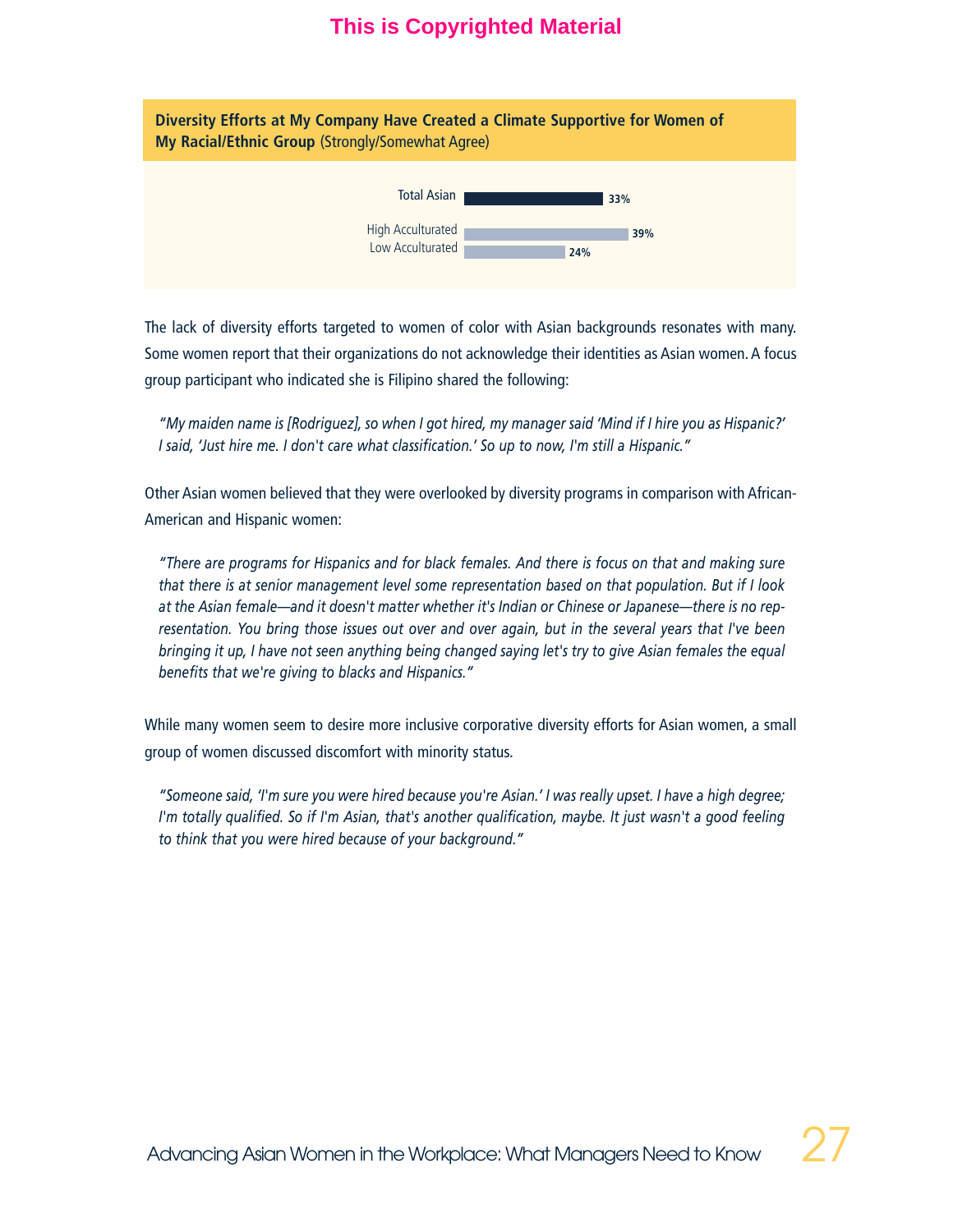# What Managers Can Do

Many Asian women report that diversity efforts do not target their racial/ethnic group. The recommendations in Chapter 2 of this report will help you build a knowledge base about the Asian population at your company. Begin with an assessment of your organization to understand the demographics of your workforce. This assessment will help you and your staff understand the business case for recruiting, retaining, and advancing Asian women in the workforce.

#### Asian Constituency at IBM

In trying to meet the needs of its diverse Asian population, IBM created the Asian Executive Task Force, which is one of eight task forces that represent different constituencies within the company. Since its inception in 1995, the Asian Executive Task Force has focused on creating and maintaining an IBM culture and environment in which Asians feel welcomed and valued, maximizing their career potential and aspirations, and developing relationships with the Asian marketplace. Programs that address these issues include a Quarterly Skills Conference Call, with topics such as mentoring, career development, and the art of small talk; a mentoring program specifically targeting Asian employees, and Diversity Network Groups for Asian employees. The Task Force is also involved in networking and leadership building programs. Specifically, the Task Force partners with LEAP's (Leadership Education for Asian Pacifics, Inc.) Leadership Development Program to allow Asian employees at IBM the opportunity for growth, leadership building, and networking. In total, approximately 100 to 150 employees per year participate in this five-day residential program.IBM has received feedback from LEAP attendees that the program provides employees with the opportunity to feel comfortable with their own cultural values and build skills for success in the business world.

At many organizations, diversity initiatives may be perceived as ineffective because individual managers do not implement them well. The extent to which a work environment is inclusive, and employees do not have to conform to narrow styles, can be greatly affected by individual managers. The following steps will help you become a "champion" for diversity and inclusiveness.

- Participate in a formal diversity effort (i.e., Diversity Council, Diversity Task Force, or Employee Networks).
- Communicate clear and frequent messages about your commitment to diversity through one-on-one and small group conversations, speeches, newsletters, or memos.
- Link diversity to business issues whenever possible.
- Convene or participate in brainstorming sessions with your team or your peers to identify more concrete steps that you can take to level the playing field.
- Take advantage of existing diversity training programs that your company offers.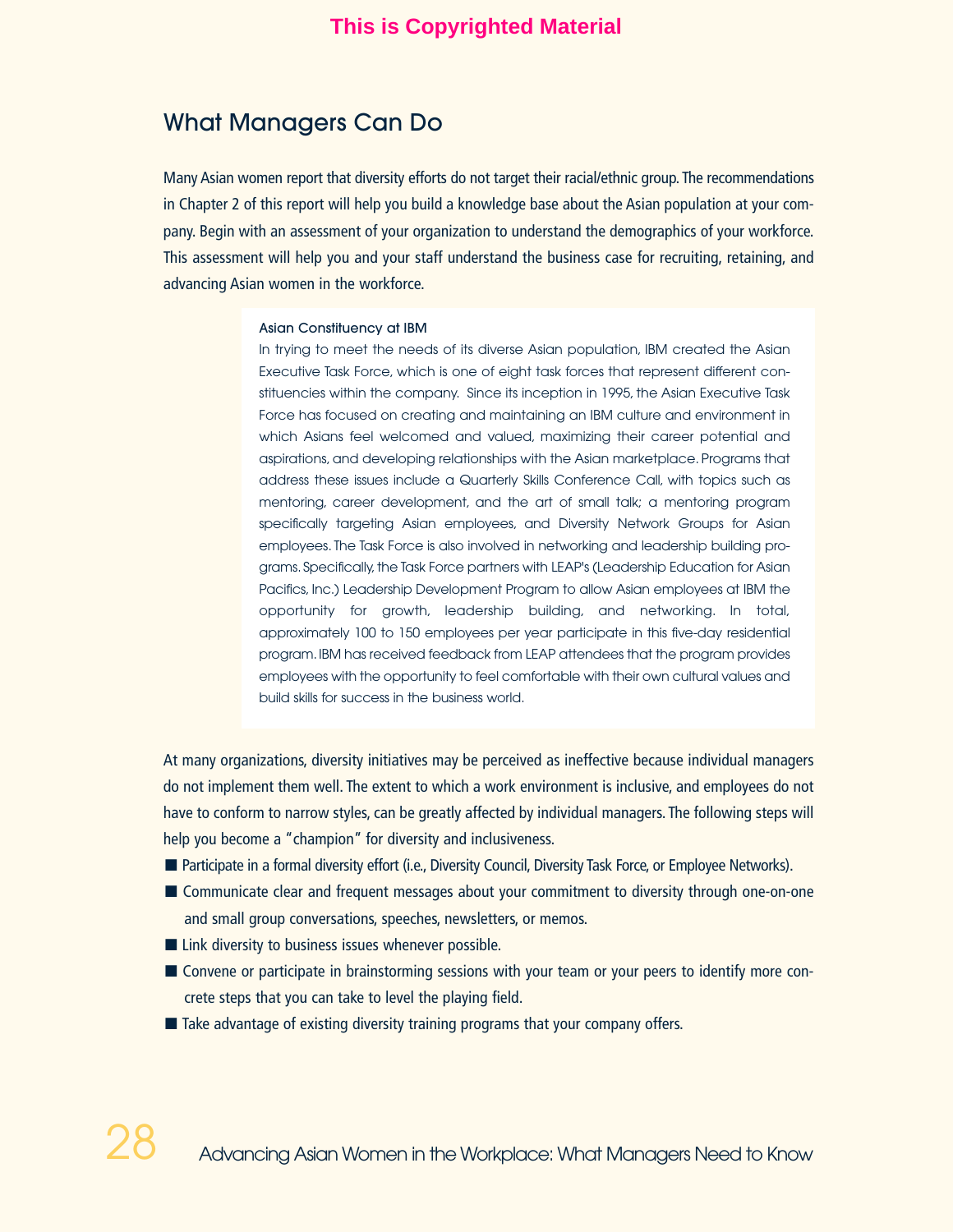#### General Diversity Training at Northern Trust

Northern Trust requires general diversity training for all employees through an eighthour program called Diversity at Work for non-managers, and a 12-hour program, Managing Diversity at Work, for managers. First implemented in 1993, the training grew out of an internal environmental assessment that captured the perspectives of women and people of color then at the firm, as well as those who had left. Through this assessment, the company learned that rather than overt racism or sexism, the problem was more the subtle, unconscious behaviors engaged in by people who were unaware of the impact of their behavior on others. The resulting training is led by volunteers who are employed throughout the bank. Content includes an inclusion/exclusion activity; discussions of how behaviors impact the workplace and the business; steps for how to become self-aware; and sharing personal prejudices in small groups. The program has received positive response through course evaluations, anecdotal feedback, and an employee survey.

- Address the resistance that often results from the launch of diversity efforts. Backlash typically emerges when majority groups fear they will have fewer opportunities if another group gains opportunities. Often it is the perception of scarcity, rather than the reality, that drives such opposition. Use facts to counter resistance (refer to Catalyst's *Making Change* book, "Tackling Resistance to Diversity Efforts").
	- **➧** In one client engagement, Catalyst found that male employees believed that the company unfairly favored women and people of color for promotions. Yet when Catalyst analyzed the HR data, it turned out that women and minorities actually received fewer promotions, relative to their representation, than their white male counterparts. The facts countered the myth and alerted the organization to a pattern of inequality.
- Understand the exclusionary effects of subtle messages and behaviors.

#### Addressing Micro-Inequities at JPMorgan Chase

JPMorgan Chase partnered with key academic institutions and consulting partners to develop a program called "Micro-Inequities: The Power of Small," a leadership initiative that focuses on the impact of "micro-messages" in the workplace. Its premise is that each of us sends thousands of powerful, yet subtle, messages to our colleagues every day that have a strong impact in shaping others' abilities to perform at the top of their game. These micro-messages can be as subtle as a supportive head nod, a disapproving head turn, a casual wink of encouragement, or a blank look of indifference.When a manager communicates different messages to different people based on race, gender, sexual orientation, or organizational level, these messages can affect things such as productivity, morale, and turnover. Participants in this program learn strategies for how to become aware of, discuss, address, and prevent micro-inequities, as well as ways to use positive micro-messages to drive performance.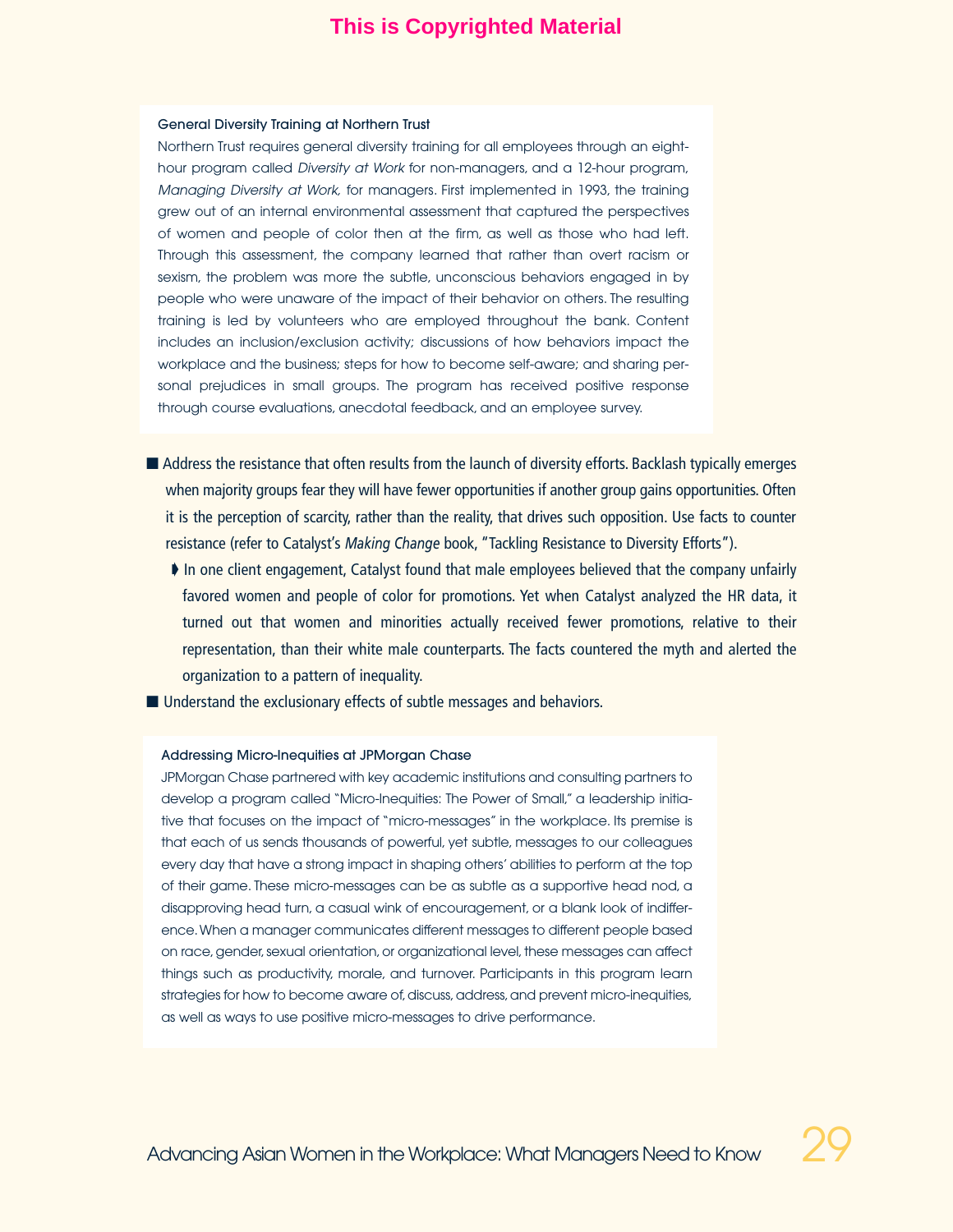# CHAPTER 6: RESOURCES FOR **MANAGERS**

# **Web Sites for General Diversity Information**

**The Diversity Factor,** a quarterly electronic journal, offers a perspective on a broad range of issues to those interested and involved in diversity initiatives and programs. Readers and authors include diversity practitioners, academicians, consultants, community leaders, change agents, and business executives. http://diversityfactor.rutgers.edu or www.eyca.com

**DiversityInc** publishes both *DiversityInc*, the magazine, and www.DiversityInc.com. These sources provide managerial-level information on the business benefits of diversity. There are regular features on diversity management, best practices, recruitment and retention, leadership, legal issues, and more. Original content is published every business day, available to paying subscribers, and DiversityInc sends a free e-mail newsletter to 60,000 people.

# **Journals and Magazines**

#### **Asian Diversity (AD) Magazine**

Written weekly, this online magazine targets working Asian Americans. Each issue reports on the latest corporate news, as well as listing organizations, mentoring networks, conferences, and events that support the population.

www.asiandiversity.com/index.htm

#### **Asian American Village Online**

This online magazine written for Asian-Americans has all the news stories associated with this group. There are many links to professional information on topics such as leadership, training, and diversity employers.

www.imdiversity.com/villages/asian/village\_asian\_american.asp

#### **Asian Enterprise (AE)**

Published monthly, AE is the largest circulated Asian Pacific American business publication in North America. It provides important information to a growing number of Asian Pacific American entrepreneurs on a range of topics.

www.asianenterprise.com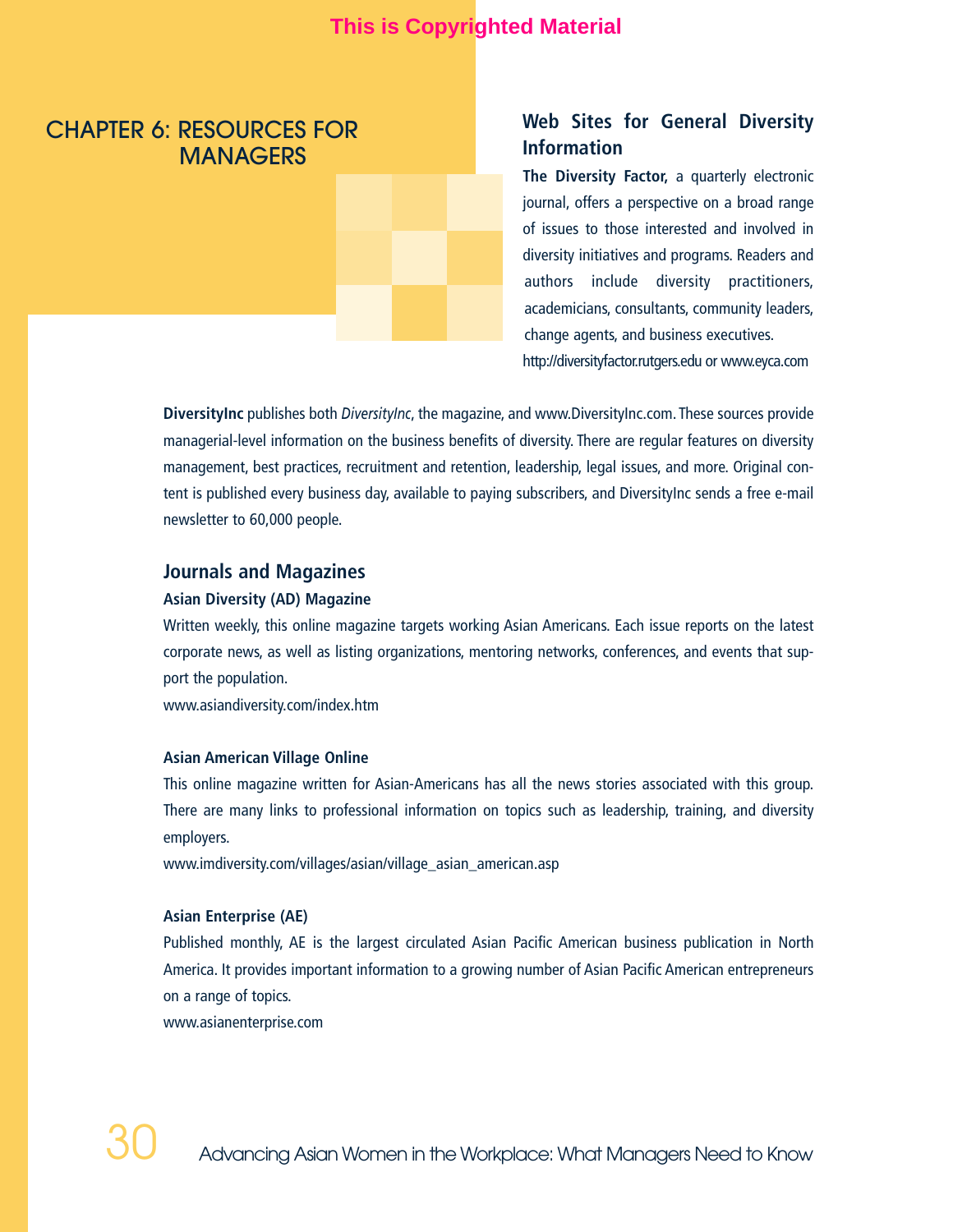# **Web Sites for Professional Associations and Organizations**

**Asian Women in Business** www.awib.org

**Asian Professional Extension, Inc.** www.apex-ny.org

**South Asian American Leaders of Tomorrow (SAALT)** www.saalt.org

**Asian American Journalists Association** www.aaja.org

**Federal Asian Pacific American Council** www.fapac.org/f1

**Organization of Chinese Americans** www.ocanatl.org

**The National Association of Asian American Professionals** www.naaap.org

**National Asian Pacific American Bar Association**  www.napaba.org

**Elder Care Resources American Association of Retired Persons (AARP)** www.aarp.org

**American Society on Aging (ASA)** www.asaging.org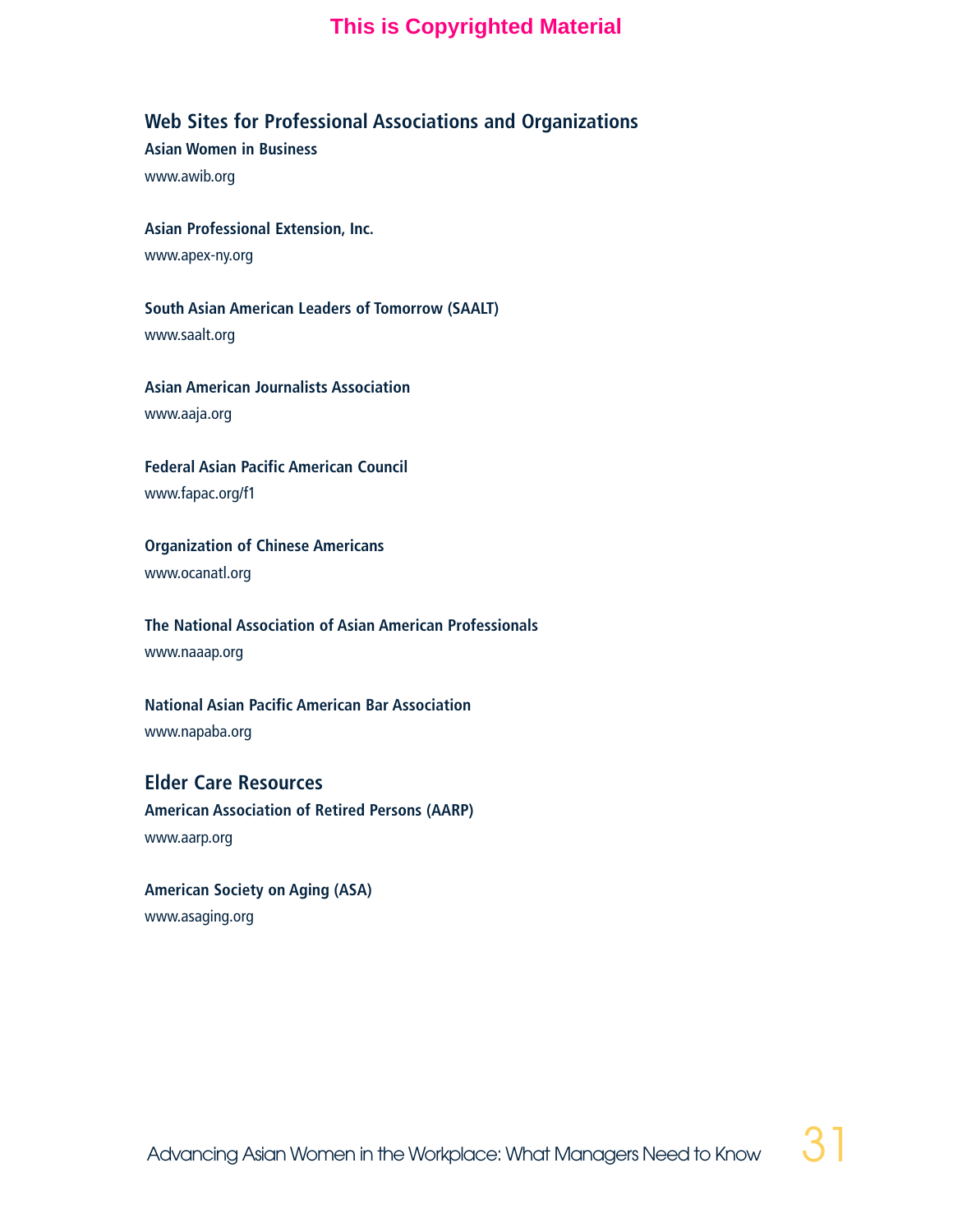# **Flexible Work Arrangements Resources**

### **Boston College Center for Work and Family,** www.bc.edu/cwf

Begin searching the Internet for work/life resources at this research organization's comprehensive web site. It provides certification and training in work-family issues, access to the Sloan Foundation's electronic network of work-family research, and links to many other work-family sites on the Internet.

# **Families and Work Institute,** www.familiesandworkinst.org

The Families and Work Institute is a national nonprofit research, strategic planning, and consulting organization focused on the changing workforce and change in family and personal lives.

# **Web Sites for Asian-American Information/Resources**

# **U.S. Department of State International Information Programs**

http://usinfo.state.gov/usa/race/diversity/divlinks.htm#asian

**Asian American Net** www.asianamerican.net/org\_main.html

**Asian American Federation of New York** www.aafny.org/default.asp

**Association of Asian Pacific Community Health Organizations (AAPCHO)** www.aapcho.org

**Asia Source** www.asiasource.org/asianamerica/index.cfm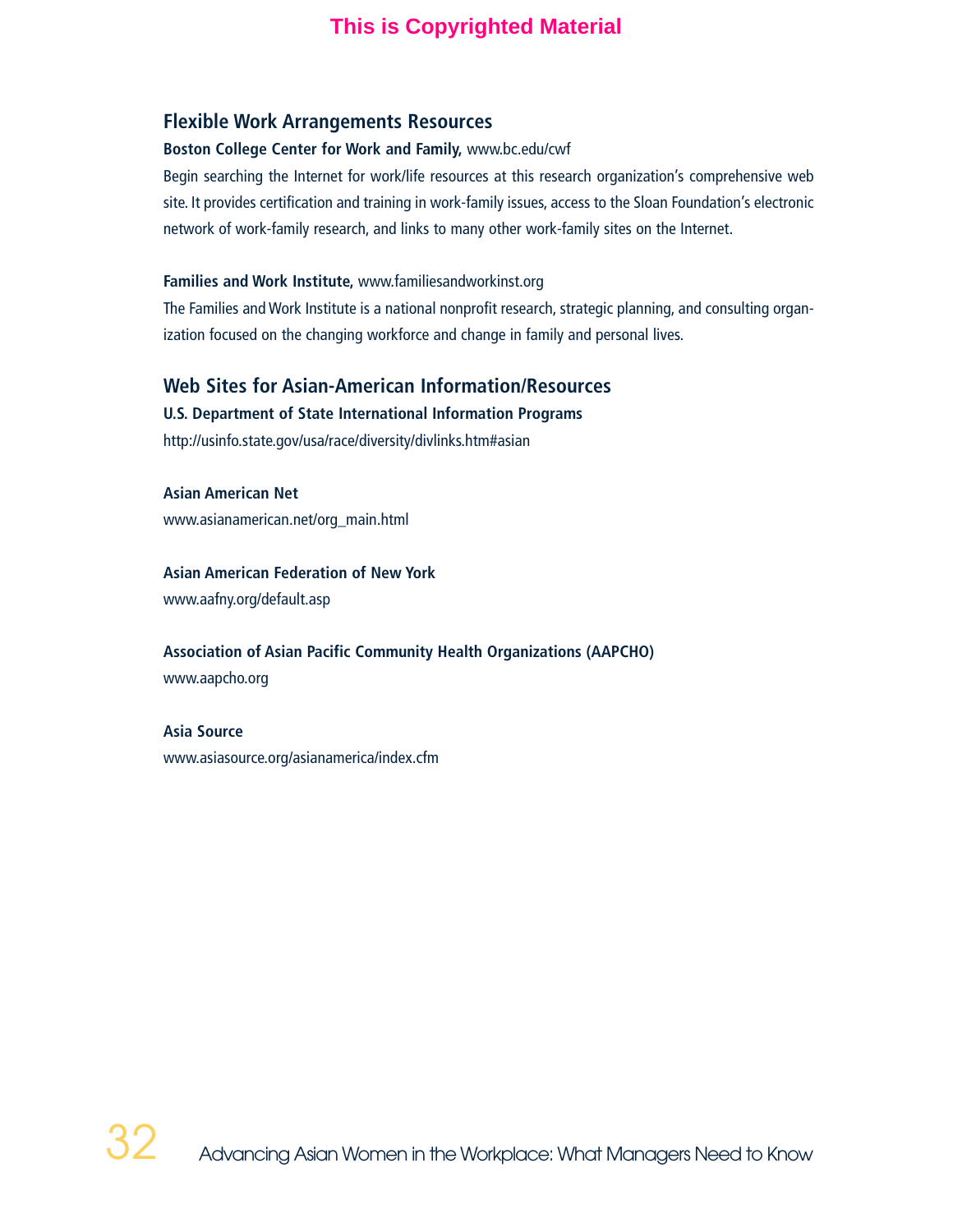# **Profiles by National Origin**

# **Asian Indian and South Asian**

- 92% are bilingual
- 84% were born outside U.S.
- 75% have some graduate education or graduate degree
- **■** 91% had middle- or upper-class, whitecollar backgrounds

# APPENDIX

## **Chinese**

- 84% are bilingual
- 66% were born outside U.S.
- 63% have some graduate education or graduate degree
- 63% had middle- or upper-class, white-collar backgrounds

#### **Filipino**

- 84% are bilingual
- 82% were born outside U.S.
- 54% have some graduate education or graduate degree
- 70% had middle- or upper-class, white-collar backgrounds

#### **Japanese**

- 30% are bilingual
- 16% were born outside U.S.
- 42% have some graduate education or graduate degree
- 49% had middle- or upper-class, white-collar backgrounds

### **Korean**

- 87% are bilingual
- 83% were born outside U.S.
- 61% have some graduate education or graduate degree
- 57% had middle- or upper-class, white-collar backgrounds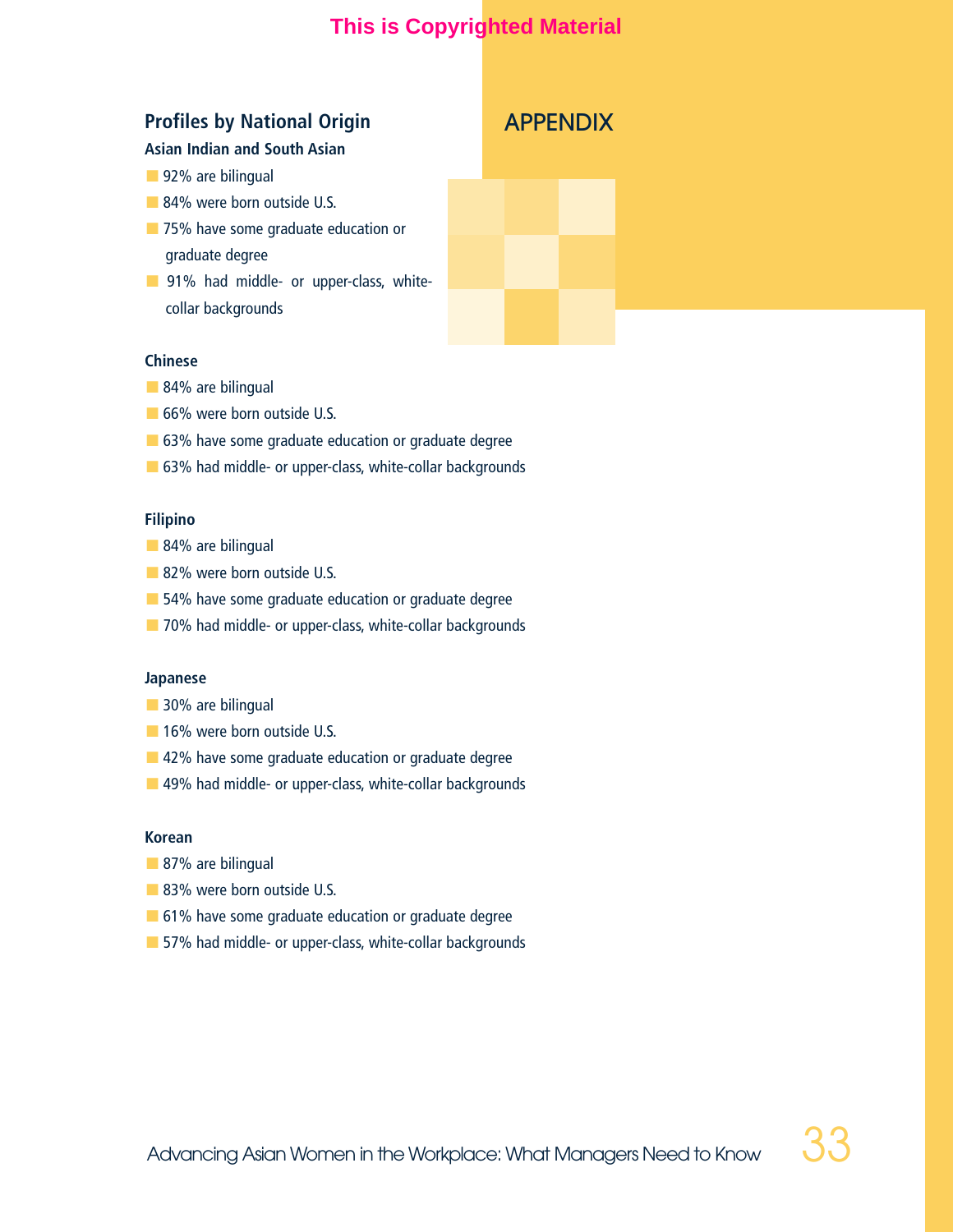#### **Southeast Asia**

- 100% are bilingual
- **■** 100% were born outside U.S.
- 65% have some graduate education or graduate degree
- 79% had a middle- or upper-class, white-collar background

#### **Other & Multinational Origin**

This diverse group of Asians represents 7 percent of our total sample. These respondents self-identified as Asian, but did not self-identify with the national origins above. Many women cited two or more national origin groups (e.g., Filipino and Japanese)

- **■** 43% are bilingual
- 70% were born outside U.S.
- 39% have some graduate education or graduate degree
- 39% had middle- or upper-class, white-collar backgrounds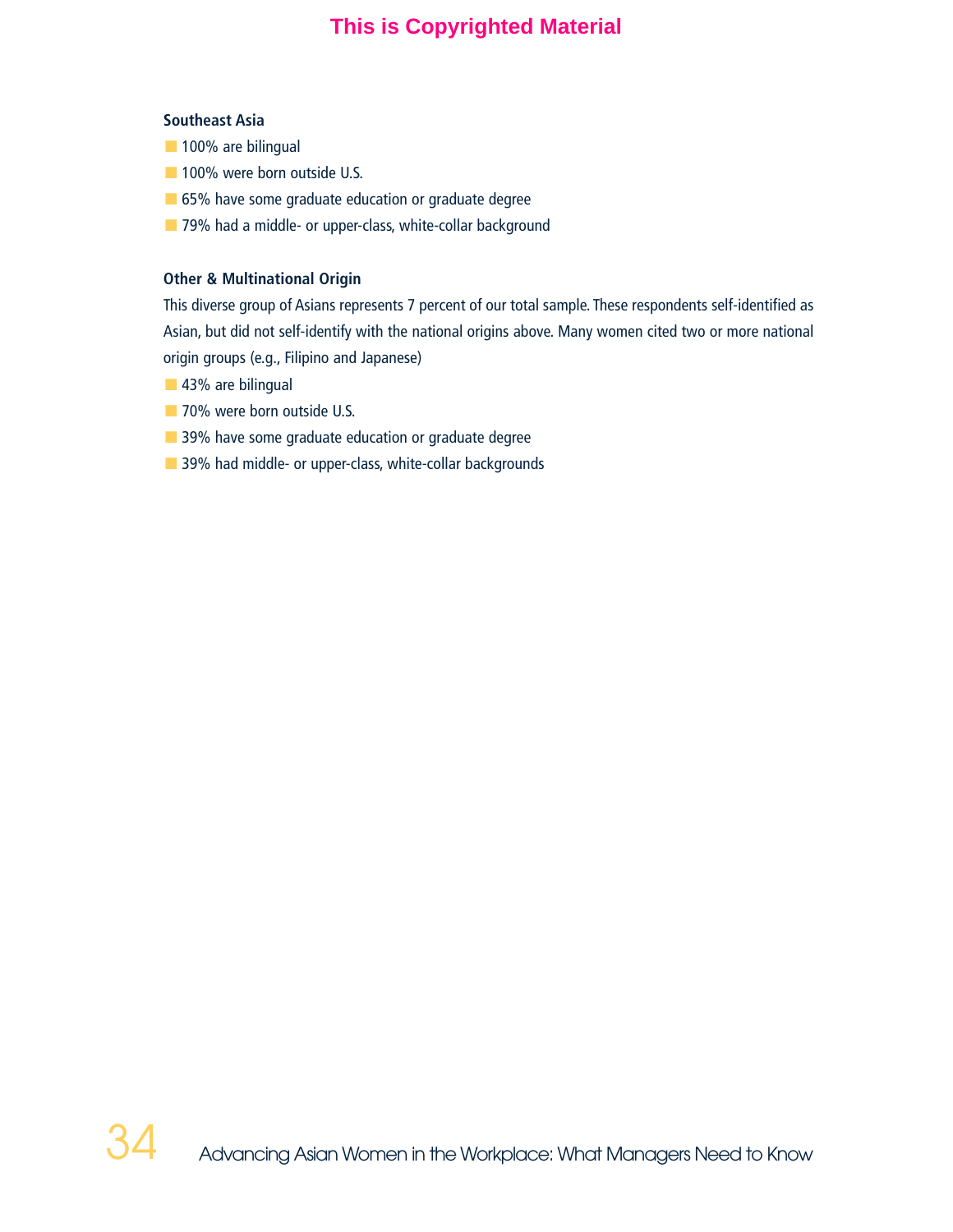The staff of Catalyst conceived and executed this report under the guidance of President Sheila Wellington. We thank Marcia Brumit Kropf, Ph.D., Vice President of Research and Information Services, who oversaw the research. Senior Director of Research Katherine Giscombe, in her ongoing role as leader of the women-of-color practice area at Catalyst, directed the project. Rachel Gonzalez man-

# ACKNOWLEDGMENTS

aged the study process, including the analyses, company example selection, and the majority of the report writing. Natalia Lee Soy, as the project analyst, managed the data summary and presentation process. Julie Nugent ran analyses and conducted, drafted, and followed up on best-practice interviews. Jan Combopiano provided secondary source material. Emma Sabin participated in brainstorming regarding presentation of analysis. Jane Newkirk facilitated the funding of this project. Kenitra Boone and Emily Troiano fact-checked the report.

Kara Patterson edited the report under the guidance of Nancy Guida, Vice President of Marketing. Andrea Juncos copy-edited the report and provided editorial support. Regina Chung designed the report.

A special thanks to Ruchika Bhalla, John Chang, Regina Chung, Jesal Mehta, Emmy Ng, Maggie Yip, and Elaine Yu for their invaluable insights in developing this report. Subha Berry of Merrill Lynch, Margaret Ashida of IBM, and Seetha Coleman-Kammula of Basell USA Inc., provided valuable comments in their role as external advisors. We also thank the Public Affairs team, under the direction of Johanna Ramos-Boyer, Vice President of Public Affairs, for taking this research to new media markets and outlets.

Many thanks to our sponsor, McDonald's Corporation. We are also grateful to those companies that contributed best-practice examples to the report: Fannie Mae; IBM Corporation; WellPoint Health Networks Inc.; AT&T; Texas Instruments; JPMorgan Chase & Co.; The Northern Trust Company; and BP p.l.c.

Finally, Catalyst thanks the individual women of color who continue to participate in this important research.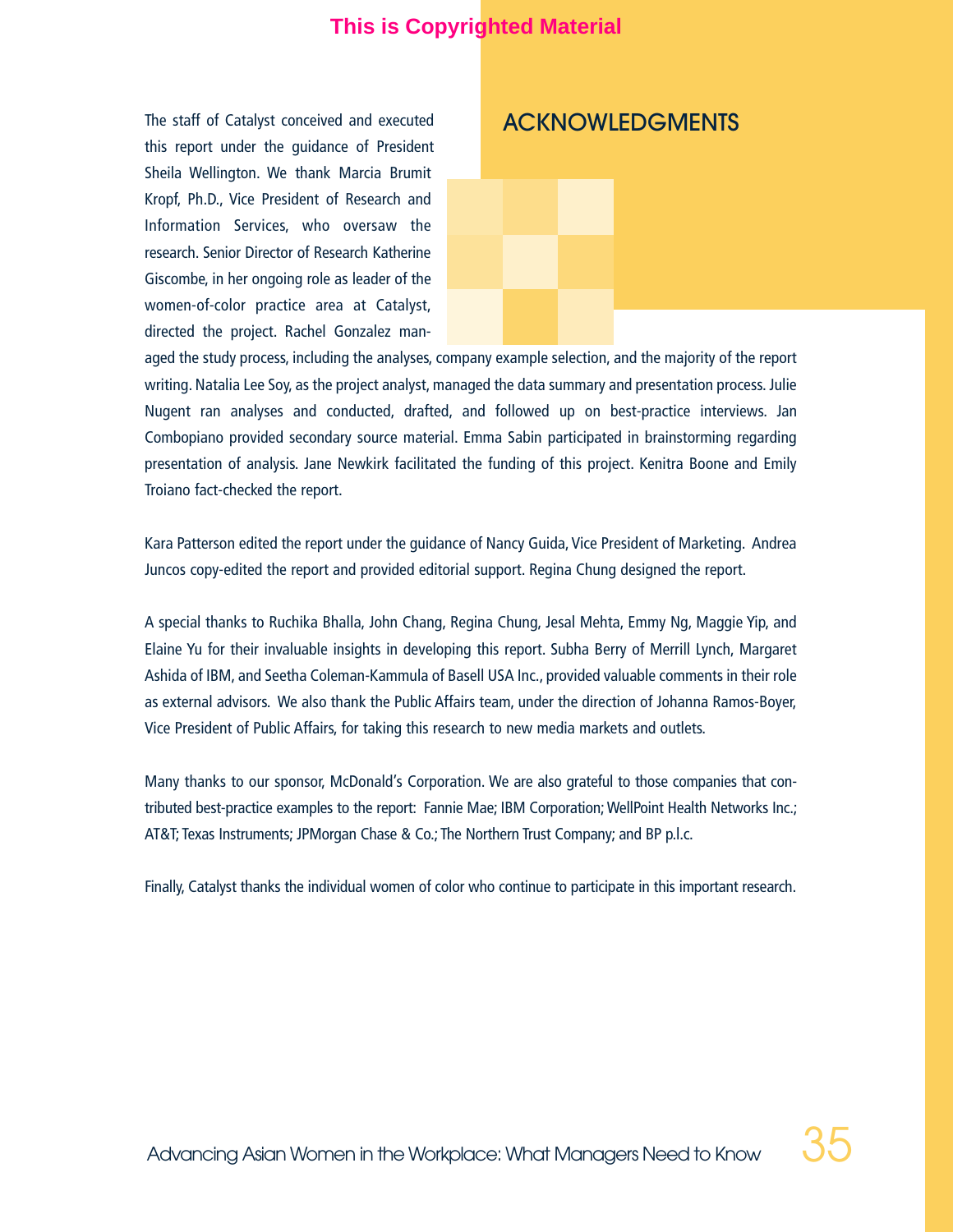# ALSO BY CATALYST

## **WOMEN OF COLOR**

Catalyst's landmark, multiphase studies on the impact of racial and ethnic status on opportunities and barriers for women of color in corporate management has resulted in the publication of the following reports. Order your copies at www.catalystwomen.org.

## **Advancing Latinas in the Workplace: What Managers Need to Know (2003)**

Catalyst presents this report on Latinas in corporate management, and the strategies companies and managers need to take advantage of this information. Quantitative findings come from 342 Latina survey respondents and the qualitative findings are from 13 Latina focus groups with entry- and mid-level Latinas, as well as in-depth interviews with senior Latinas.

#### **Making Change: Moving Women of Color Up the Ladder (2002)**

Organizations that strive for inclusion need managers who support and affirm their commitment to diversity. This publication outlines the steps needed to advance women of color by addressing the following questions: How are the experiences of women of color unique? What challenges do women of color face? What can managers do?

#### **Women of Color in Corporate Management: A Statistical Picture (1997)**

An analysis of occupational and demographic information for women of color in managerial/administrative jobs as defined by the U.S. Census and as compared with white men, white women, and people of color. This report provides a quantitative framework for subsequent survey analysis by Catalyst.

#### **Women of Color in Corporate Management: Dynamics of Career Advancement (1998)**

An exploration of the dynamics behind the current status of women of color in management from the women's own perspectives, this report includes descriptions of success factors, barriers, advancement opportunities, and the role of affirmative action in the career development of women-of-color managers and professionals.

#### **Women of Color in Corporate Management: Opportunities and Barriers (1999)**

This report provides companies with an in-depth overview of the findings from Catalyst's three-year project. It includes strategies for better recruiting, advancing, and retaining women-of-color managers and professionals.

#### **Women of Color Executives: Their Voices, Their Journeys (2000)**

This reports tracks the careers of six women-of-color executives, including an analysis of interviews with 35 women of color, and provides recommendations for companies.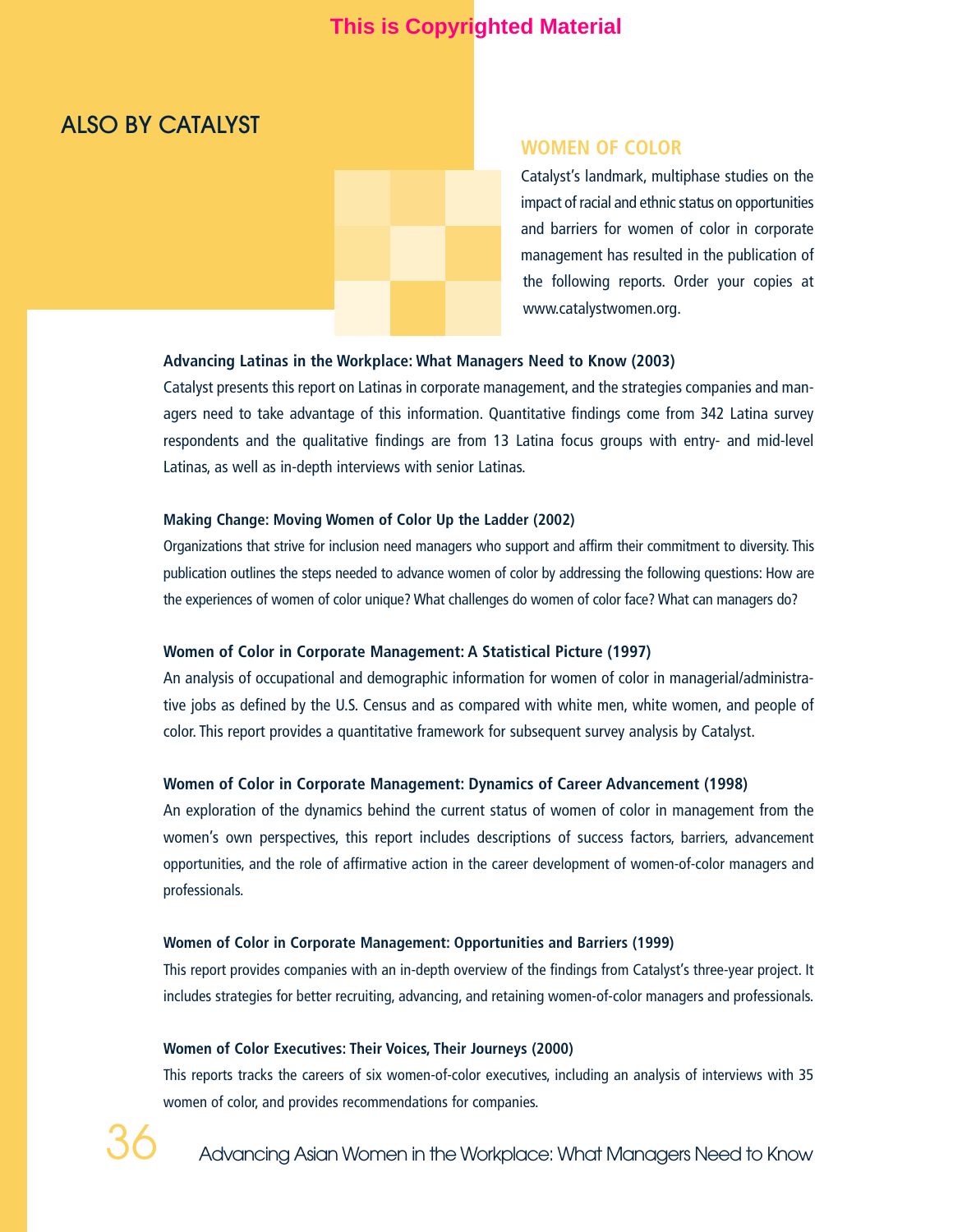# CATALYST BOARD OF DIRECTORS

**Chair** Thomas J. Engibous Chairman, President & CEO Texas Instruments

**Treasurer** Barbara Paul Robinson, Esq. Partner Debevoise & Plimpton

#### **Secretary** Douglas N. Daft Chairman & CEO The Coca-Cola Company

The Lord Browne of Madingley Group Chief Executive BP p.l.c.

Tony Comper Chairman & CEO BMO Financial Group

Michael J. Critelli Chairman & CEO Pitney Bowes Inc.

Ann M. Fudge Chairman & CEO Young & Rubicam Inc.

Christopher B. Galvin Chairman & CEO Motorola, Inc.

Cinda A. Hallman President & CEO Spherion Corporation

William B. Harrison, Jr. Chairman & CEO J.P. Morgan Chase & Co.

Charles O. Holliday, Jr. Chairman & CEO DuPont

Jeffrey R. Immelt Chairman & CEO General Electric Company

Ann Dibble Jordan Consultant

Andrea Jung Chairman & CEO Avon Products, Inc.

Karen Katen President, Global Pharmaceuticals Pfizer Inc

Marie-Josée Kravis Senior Fellow Hudson Institute

Dawn G. Lepore Vice Chairman Charles Schwab & Co., Inc. Edward M. Liddy Chairman, President & CEO The Allstate Corporation

John J. Mack Vice Chairman & CEO Credit Suisse First Boston LLC

Reuben Mark Chairman & CEO Colgate-Palmolive Company

C. Steven McMillan Chairman, President & CEO Sara Lee Corporation

Anne M. Mulcahy Chairman & CEO Xerox Corporation

Joseph Neubauer Chairman & CEO ARAMARK

Katherine Ortega Former Treasurer of the U.S.

Henry M. Paulson, Jr. Chairman & CEO The Goldman Sachs Group, Inc.

Joseph A. Pichler Chairman The Kroger Company Judith Rodin President University of Pennsylvania

Stephen W. Sanger Chairman & CEO General Mills, Inc.

Martha R. Seger Former Member—Board of Governors of the Federal Reserve System

Cam Starrett Executive Vice President Nestlé USA, Inc.

James S. Turley Chairman & CEO Ernst & Young LLP

G. Richard Wagoner, Jr. Chairman, President & CEO General Motors Corporation

Lawrence A. Weinbach Chairman, President & CEO UNISYS Corporation

Sheila W. Wellington President Catalyst

John D. Zeglis Chairman & CEO AT&T Wireless Services

#### **Chairs Emeriti, Catalyst Board of Directors**

John H. Bryan Retired Chairman & CEO Sara Lee Corporation

J. Michael Cook Retired Chairman & CEO Deloitte & Touche LLP

Reuben Mark Chairman & CEO Colgate-Palmolive Company John F. Smith, Jr. Chairman General Motors Corporation